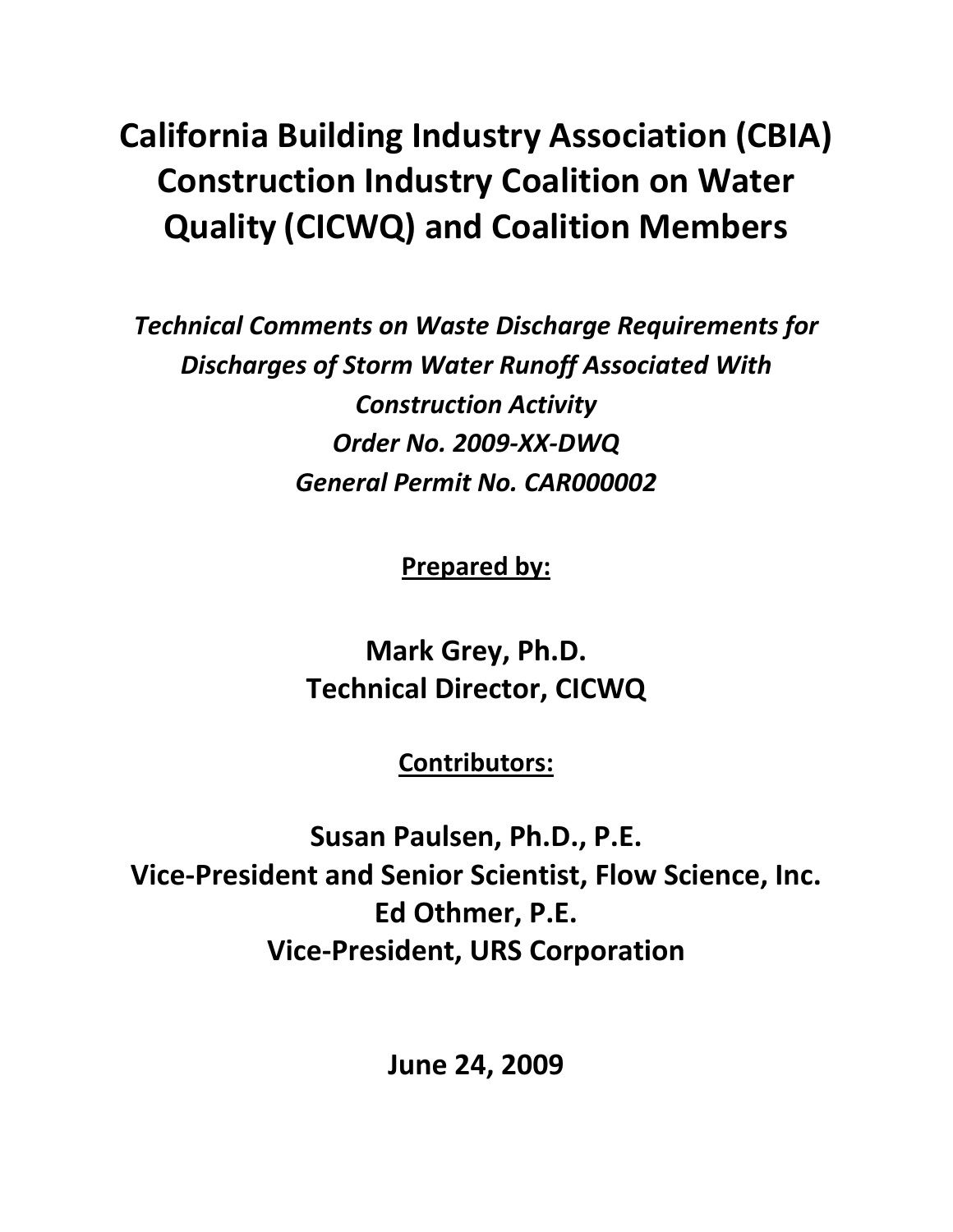# **Table of Contents**

| Section 7. Training Qualifications and Certification Requirements 14 |
|----------------------------------------------------------------------|
|                                                                      |
|                                                                      |
|                                                                      |
|                                                                      |
|                                                                      |
|                                                                      |
|                                                                      |
|                                                                      |
|                                                                      |
| 21                                                                   |
| <b>Attachment 1. Bridge Approach</b>                                 |
| <b>Attachment 2. Flow Science Incorporated Report</b>                |
| <b>Attachment 3. Geosyntec Consultants Report</b>                    |
| <b>Attachment 4. URS Corporation Report</b>                          |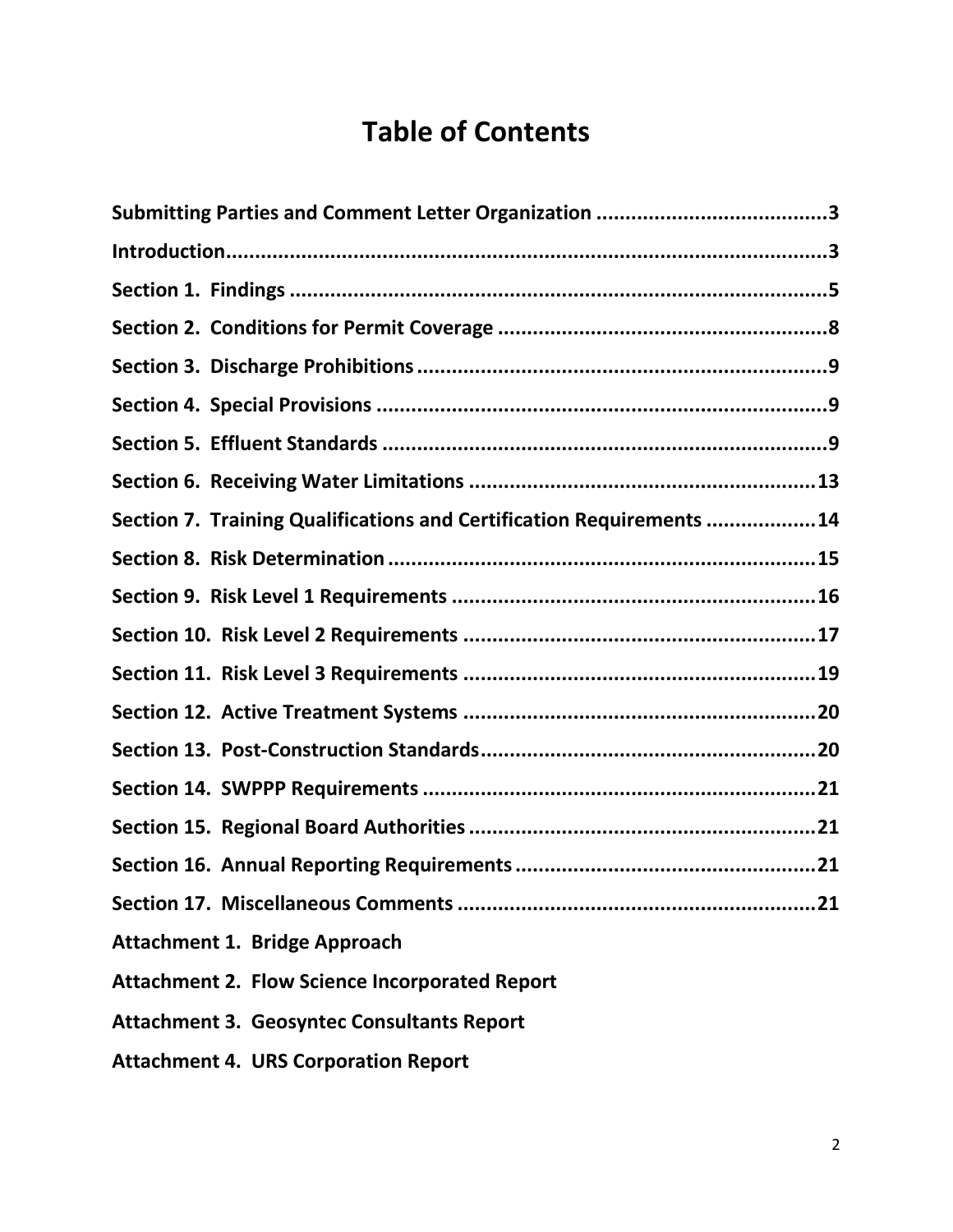# <span id="page-2-0"></span>**Submitting Parties and Comment Letter Organization**

The California Building Industry Association (CBIA) is one of the principal stakeholders in the process to issue a revised general construction permit for storm water discharges and, as such, continues to have many serious concerns about the Draft Order's content and direction. Our technical and policy comments here reflect those of CBIA, the Construction Industry Coalition on Water Quality (CICWQ), and several other statewide coalition members affiliated with the building industry; they specifically address the Draft Order released on April 23, 2009 and subsequent Errata released on June 10, 2009.

Under separate cover assembled by outside counsel, CBIA and its coalition partners are submitting all comments and related attachments to the State Water Resources Control Board (State Board or SWRCB) concerning this matter since the State Board first released a preliminary draft permit for public review and comment on March 2, 2007.

Our technical and policy comments are organized according to the Draft Order Table of Contents issued on April 23, 2009. Issues and concerns within each permit area in the Table of Contents are identified and discussed, with relevant references to the fact sheet incorporated as necessary, and then alternative approaches and recommendations provided where applicable. The letter concludes with comments and recommendations on those areas of concern not directly addressed within Table of Contents items.

### <span id="page-2-1"></span>**Introduction**

**We recommend the numeric effluent limit (NEL) on stormwater discharges be deleted; conduct during the next 5-year permit term a discharger-supported, 3rd-party data collection and analysis program to provide information to inform future numeric criteria development.**

The Draft Order imposes a numeric effluent limit on stormwater discharges that is 50% less than the previously proposed NEL—1000 NTU to 500 NTU (April 2008 Draft Order). The State Board staff has not confirmed—now or in previous drafts—demonstrated that it has sufficient data to: a) develop an NEL that accounts for the known natural variability in climatological and physical conditions in California; or b) accurately relate stormwater discharges from construction sites to the highly variable and site-specific background receiving water conditions that exist in California. Data we have submitted to the State Board and data provided by the state itself clearly shows that for certain areas of the state, many projects will routinely exceed the proposed NEL of 500 NTU even with well designed and implemented best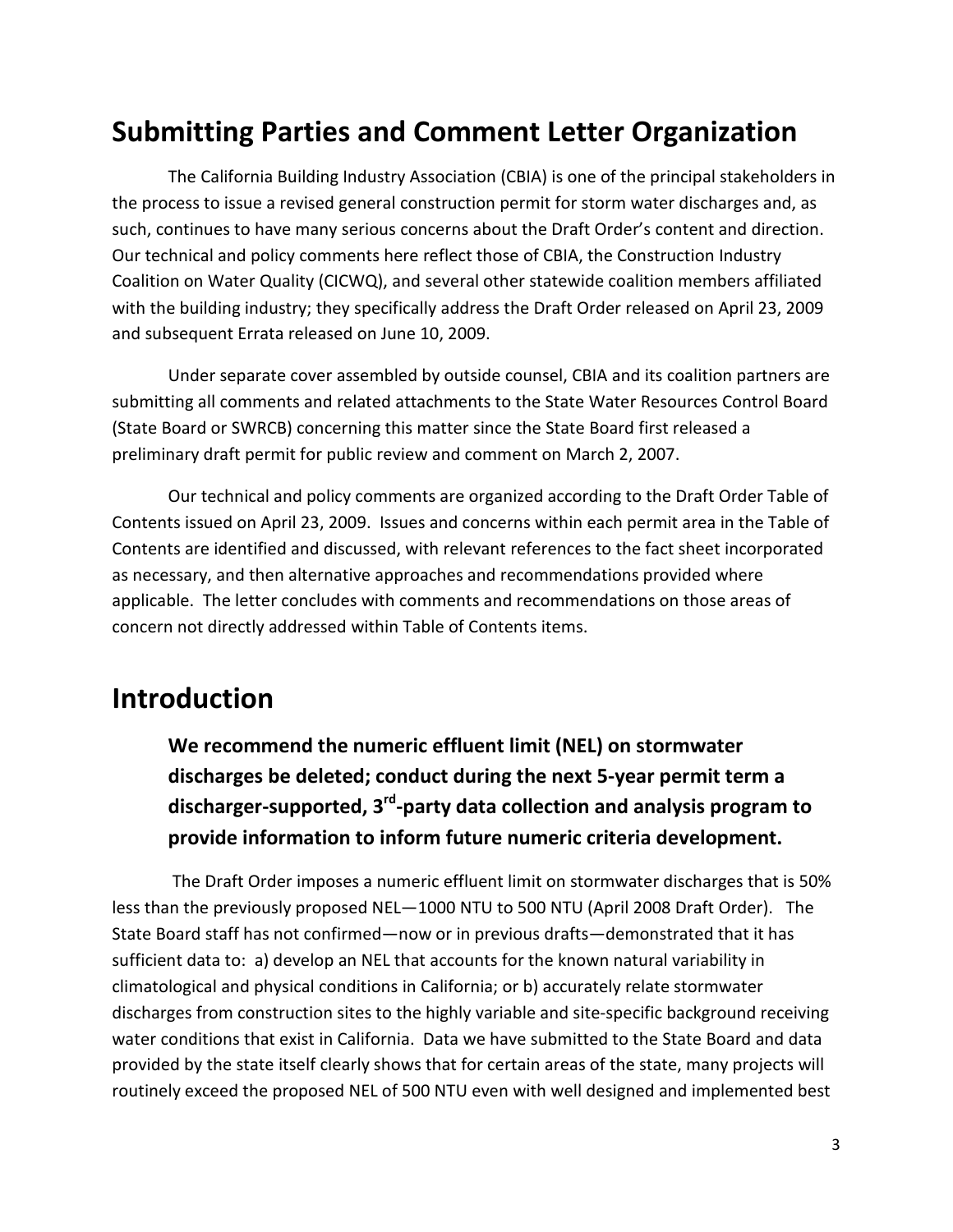management practices (BMPs), with tremendous consequences (financially for conducting additional monitoring defined in the permit and installing and maintaining additional BMPs to achieve the NEL and legally, to prepare a defense for such a violation). For these and more reasons that we discuss further in this letter, the NEL section should be deleted. We have titled our recommended methodology the "Bridge Approach," and this approach is described in detail in Attachment 1.

### **We recommend the section on risk level be amended to address language and omissions that undermine establishing an effective risk management program.**

The Draft Order has been improved by creating a more straightforward approach to assigning project site risk level, which determines specific stormwater management compliance activities that must performed. When 14 example building projects were tested using the revised risk approach, a more "normal" distribution of risk resulted, with most projects risk established at a Level 2. A similar analysis was done for the entire state of California to project sediment and receiving water risk factors onto areas of probable development. Again, this analysis indicated that the current draft permit results in a more "normal" distribution of project risk compared to the risk calculation procedure proposed in 2008. Several problems remain, however, with the risk approach; particularly with calculation procedures that rely on gross assumptions (e.g., slope length and the R factor calculation, which does not allow for starts and stops in construction activity) that we believe will lead to great and unnecessary uncertainty. In addition, we are concerned about the use of hydrologic sub-areas rather than planning watershed areas, as the use of hydrologic sub-areas substantially expands a site's potential to be considered to be hydraulically connected to a receiving water and is an unjustified approach for determining receiving water risk. As a result, many construction sites located miles from a receiving water will be assigned a Risk Level of 2 or 3 despite the fact they have little potential to impact the receiving water.

### **We recommend removing all receiving water discharge monitoring requirements and adopting a 3rd-party data collection and analysis program to better define the parameters for establishing BMP Action Levels for job sites.**

The Draft Order includes a costly and extraordinary level of effort for job site discharge monitoring and receiving water monitoring. We are opposed to several monitoring requirements and especially requirements that a discharger faces at Risk Level 3. The State Board has not justified receiving water monitoring of any type, nor has it demonstrated that the receiving water data would be used in any meaningful way to improve construction site erosion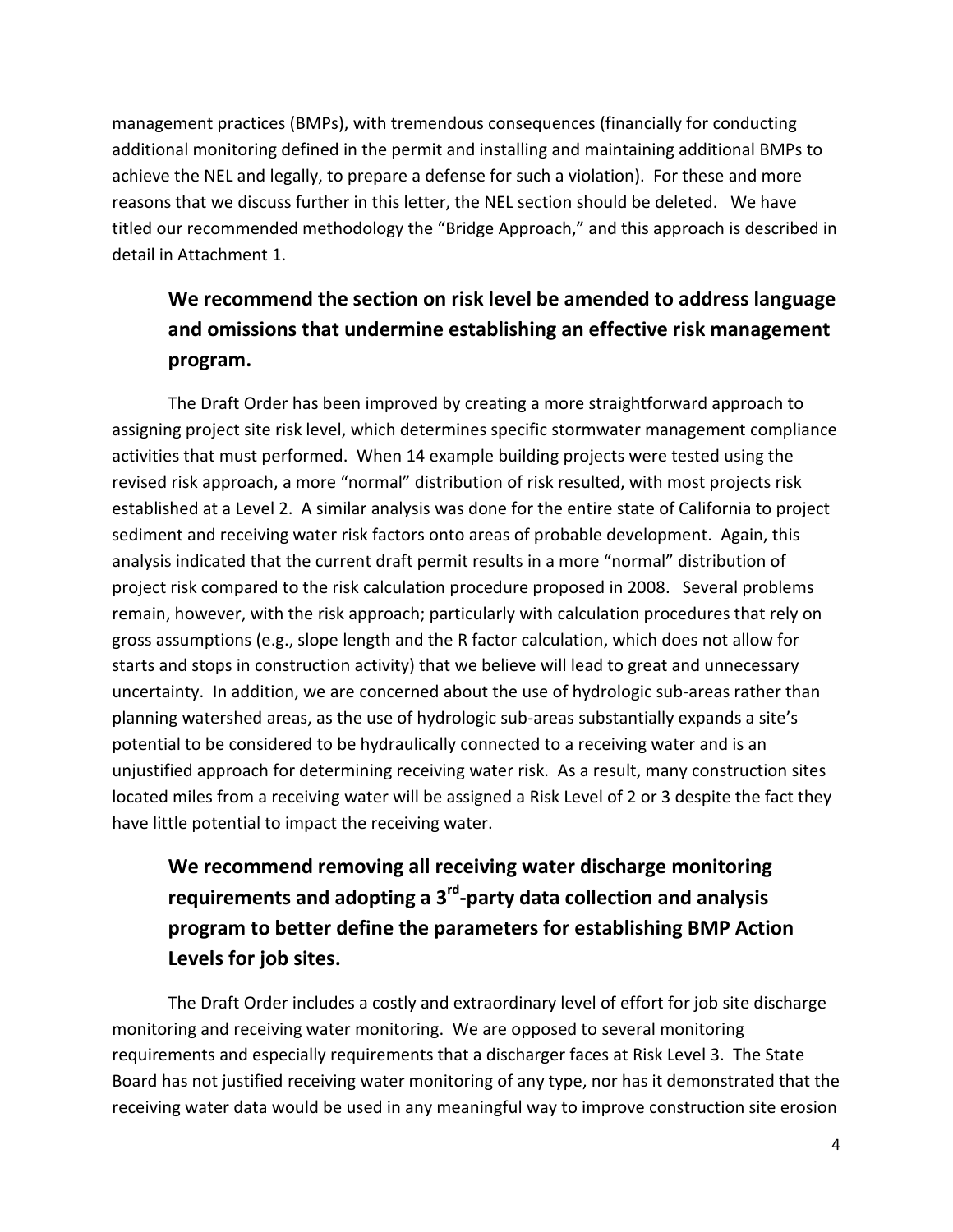and sediment control practices. We maintain that a well designed and inspected system of BMPs is the most effective way to ensure protection of receiving waters. The State Board's proposal moves clearly away from this approach to one of simple numeric performance measurements with the attendant legal jeopardy and liability.

### **We recommend the authority given to the Regional Boards to redo the risk assessment approach be removed.**

A final area of great concern for the building industry is the sweeping new authority given to Regional Boards to require dischargers to redo or revise their risk assessment approach. This may occur if Regional Board staff determines that a discharger's risk analysis insufficiently addresses factors believed by the Regional Board to contribute to a higher risk level. This authority creates tremendous jeopardy and uncertainty for a discharger because the scope and budget of a construction project may be increased substantially should the risk level for a project be adjusted upward. Our legal comment letter submitted under separate cover addresses this issue and provides our recommendations.

### <span id="page-4-0"></span>**Section 1. Findings**

### Finding No. 42

Finding No. 42 states that "this General Permit prohibits the discharge of any debris from construction project sites". This finding appears to be another numeric effluent limit which could be interpreted as a zero discharge requirement. It is a finding that requires clarification and definition in order to be effective and workable. Clearly, garbage and other anthropogenic debris generated at a construction site should not be discharged to receiving waters. However, "all debris" could include natural un-decomposed organic debris, plant detritus, and various mulches or other organic amendments (wood chips and bark) that may already exist on a project site at various project phases or be introduced as BMPs to control erosion and sediment (rolled fiber products, straw wattles, or hay bales, for example). The word "any" could be interpreted to prohibit trace amounts.

Recommendation: remove the word "any" and clearly define "debris" in the glossary (Appendix 7) to include anthropogenic, non-organic waste.

#### Finding No. 49

Finding No. 49 states in part that "Discharges located in a drainage area where a Total Maximum Daily Load (TMDL) has been adopted….." This finding's wording (drainage area) is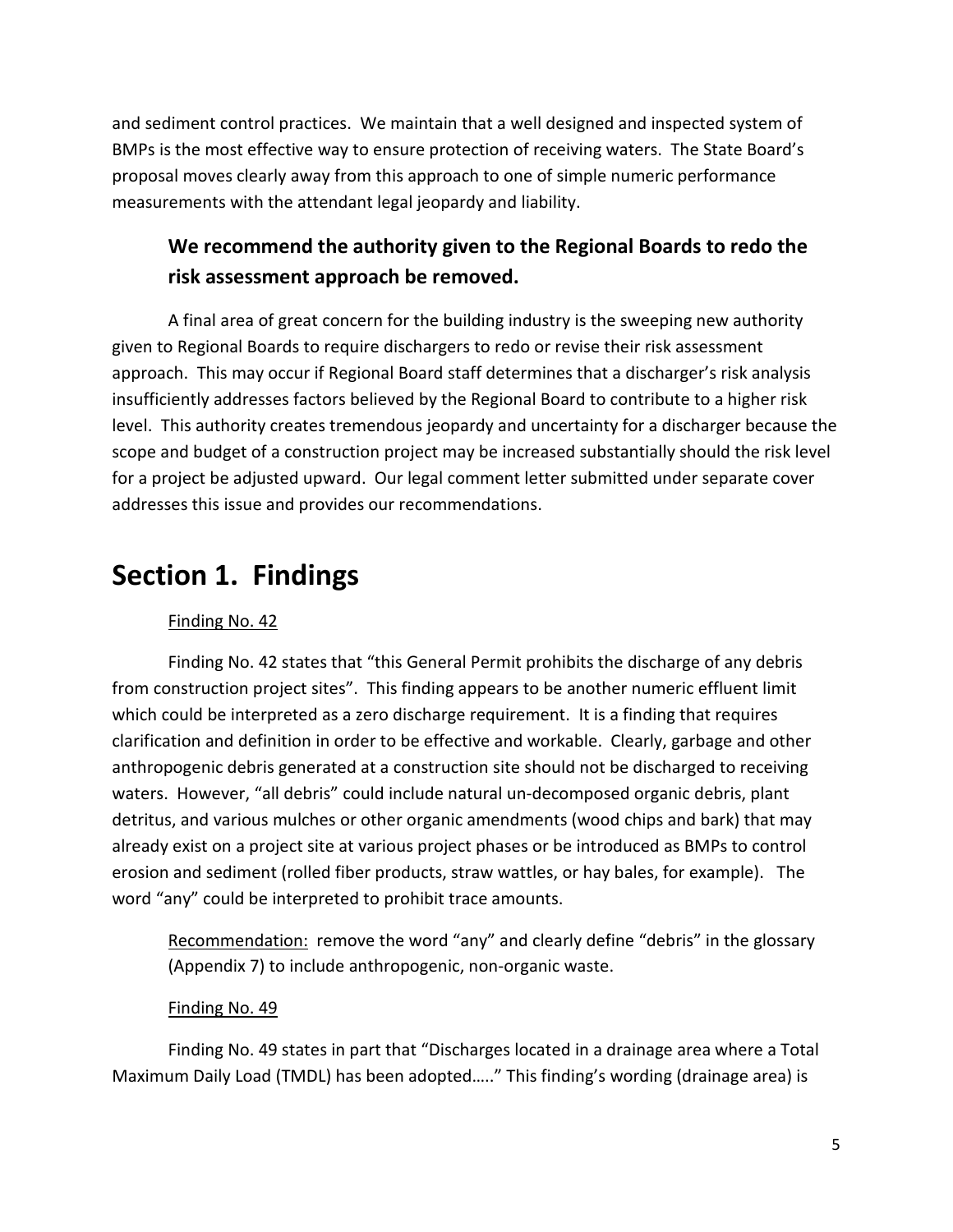inconsistent with that of the Fact Sheet, Page 17. (b) TMDLs and Waste Load Allocations which states "Dischargers located within the watershed of a CWA S 303(d) impaired water body……".

Recommendation: Correct this inconsistency in terms and use "watershed area" (defined in Appendix 7 as "the area of land that drains water, sediment, pollutants, and/or dissolved materials to a common outlet") rather than the term "drainage area."

#### Finding No. 50

Finding No. 50 is an oversimplification of the findings and recommendations of the Blue Ribbon Panel (BRP) convened by the State Board and, in the CBIA coalition's opinion, a misreading of the Panel's conclusions. In addition, the Fact Sheet lists a selective summary of findings on construction activities that fails to recognize some of the most important conditions and concerns the BRP expressed in guiding the process to establish relevant numeric limits for construction best management practices. Finding No. 50 states in part "The panel concluded that numeric limits or action levels are technically feasible to control construction storm water discharges, provided that certain conditions are considered." The State Board fails to include important other conclusions from the report such as the recommendation that the state consider when establishing an NEL "the site's climate region, soil condition, and slopes, and natural background conditions (e.g. vegetative cover) as appropriate and as data are available." Other statements are made such as "it is important to consider natural background levels of turbidity or TSS in setting Numeric Limits or Action Levels for construction activities. The difficulty in determining natural background concentrations/levels for all areas of the state could make the setting of Numeric Limits or Action levels impractical from an agency resource perspective." Moreover, the report concluded that for discharges from construction sites NELs are likely "not feasible" unless chemical addition is permitted. It is clear, therefore, that the State Board has not "provided that certain conditions are considered" in establishing the factual basis for setting one-size-fits-all numeric effluent limits for pH and turbidity in the Draft Order.

Recommendation: Delete Finding No. 50, or include all direct quotes and citations from the BRP that address the feasibility of establishing numeric limits

#### Finding No. 51

Finding No. 51 in part states that "a high risk of high pH discharge can occur during the complete utilities phase, the complete vertical build phase, and any portion of any phase where significant amounts of materials are placed directly on the land at the site in a manner that could result in significant alterations to background pH of any discharge." The phrases "high risk of high pH discharge" and "significant amounts of materials" are vague, subjective, and undefined.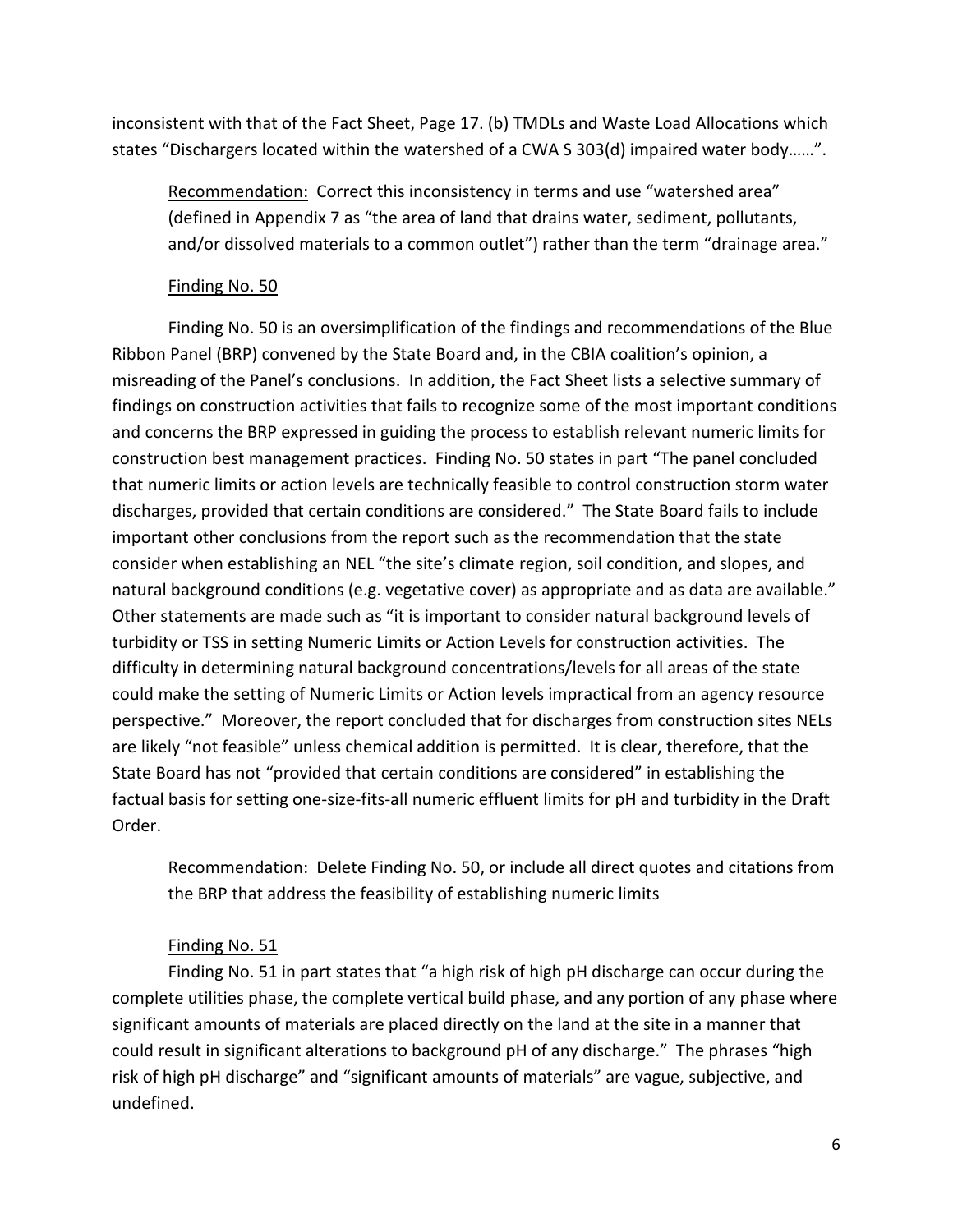Recommendation: Finding No. 51 clearly identifies in the second sentence those high pH materials which create a riskier situation for high pH discharge compared to when those materials are not located on or used on the job site. We suggest editing finding No. 51 to state the following: "a high risk of high pH discharge can occur during any portion of any phase only where hydrated lime, concrete, mortar, cement kiln dust, Portland cement treated base, fly ash, recycled concrete, or masonry work is located and/or performed and could result in significant alterations to background pH of any discharge."

#### Finding No. 52

Finding No. 52 specifies that an NEL of 500 NTU will apply to discharges from Risk Level 3 sites. This finding is unsupported in the technical and scientific literature, and the State Board has presented incomplete and regionally unrepresentative data in the Draft Order and Fact Sheet to justify the establishment of an NEL.

Recommendation: Remove requirement for an NEL and adopt the "Bridge Approach" as described in Section 5. Effluent Limits.

#### Finding No. 53

Finding No. 53 states that the General Permit "establishes a 5-yr, 24-hr Compliance Storm Event for Risk Level 3 discharge exemption from the technology-based NELs". The State Board has produced no substantial evidence to support the requirement for a design storm of the magnitude of a 5-year, 24-hour event. The State Board fails to recognize the great variation in storm patterns across the state and the general weather pattern of back-to-back storms; both storm intensity and antecedent moisture conditions dictate runoff and frequency and should be considered on a site-specific basis before a design storm is established.

Recommendation: Replace the 5-year, 24-hour storm with the 2-yr, 24-hour storm event. For some construction sites, the 2-yr, 24-hour event has been used as a target for sizing sediment basins and a limited subset of other BMPs. While it may not be possible to size all BMP components at all sites to a 2-yr, 24-hour event, this event may be suitable for use as a NAL design storm. The State Board should examine a range of storm sizes to determine the appropriate design storm for use with NELs. Additionally, we recommend that the State Board perform an analysis to examine sizing requirements (or compliance storms) that evaluates basin sizing and operation v. the amount of runoff captured and treated, similar to that done to arrive at the 24-hour, 85<sup>th</sup> percentile storm event for post-construction runoff control. Basin sizing and operation vs. the amount of runoff captured and treated should be evaluated to assess whether proposed increases in a design storm (or compliance storm) are worth the increase in costs and land area needed for treatment BMPs.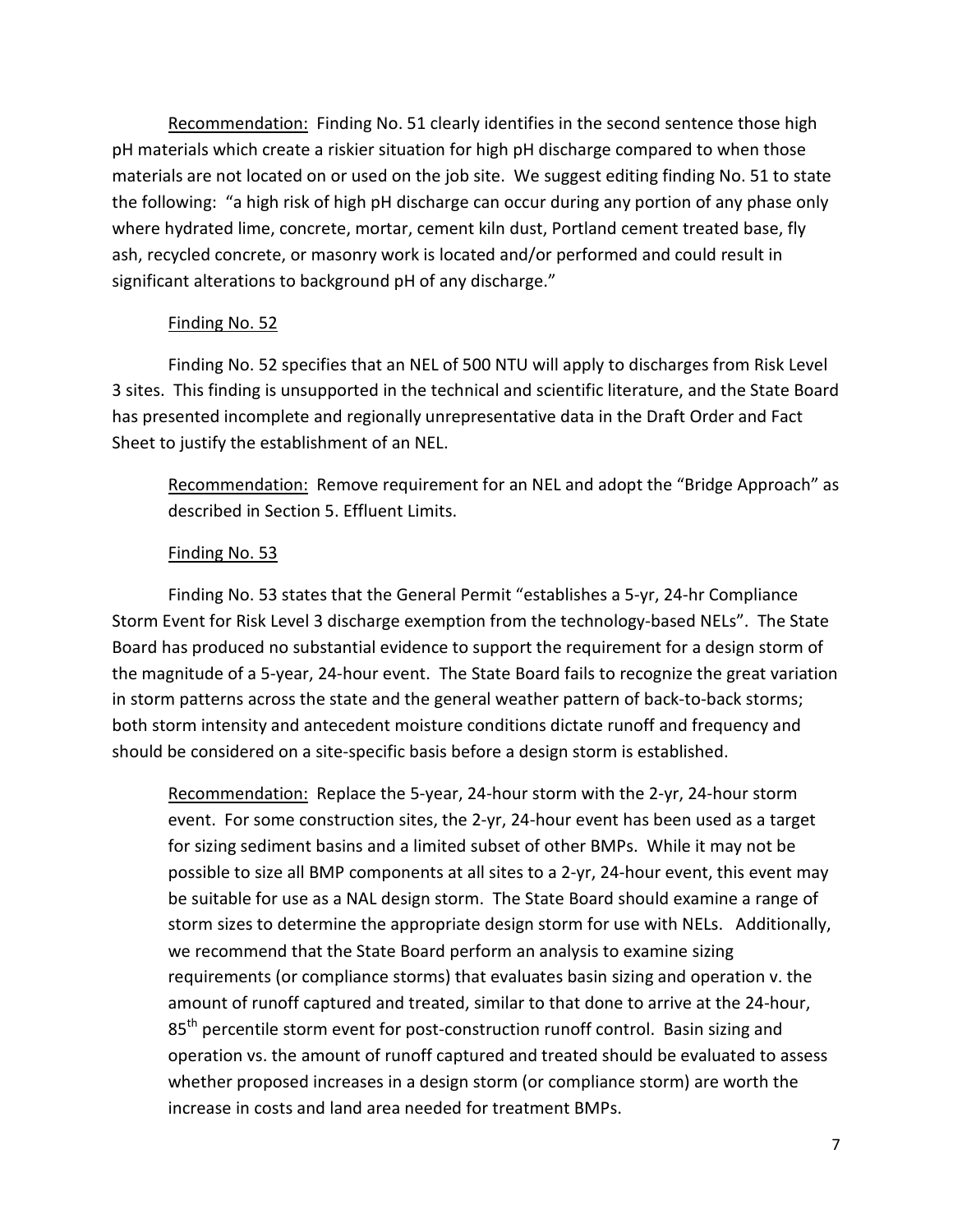Finding No. 56. See comments on Finding No. 52. Recommendation: Delete Finding No. 56.

Finding No. 71

Finding No. 71 supports the inclusion of post-construction runoff reduction measures into the general construction stormwater permit. As we have pointed out before, the inclusion of post construction requirements in the general construction stormwater permit is inappropriate, unnecessary, and duplicative of efforts already underway to regulate hydromodification impacts from new and redevelopment projects. See Section 13 for additional comments.

Recommendation: Delete Finding No. 71

### <span id="page-7-0"></span>**Section 2. Conditions for Permit Coverage**

The Draft Order states on Page 17, Section D. 1. f. that a construction project will be considered complete when (among other conditions): "Post-construction storm water management measures have been installed and a long-term maintenance plan has been established." This is supported by footnote #6, which reads: "For the purposes of this requirement a long term maintenance plan will be designed for a minimum of five years, and will describe the procedures to ensure that the post-construction storm water management measures are adequately maintained." Many questions and concerns arise: How do you establish a long term plan in a construction permit? Is it written in the SWPPP? Where is it kept? What does it include? Does it include HOA requirements or maintenance requirements for public agencies that will maintain post-construction BMPs? How does the permit holder require a municipality or new homeowners to comply with this requirement? How does the plan ensure that post-construction measures are adequately maintained when they are the responsibility of the new land owner and not the permittee? How will the State Board enforce a permit violation for post-construction maintenance plans when the construction permit has been terminated?

Recommendation: Delete this requirement from the permit or change it to list known post construction structural BMPs and simply identify the parties that will operate and maintain them.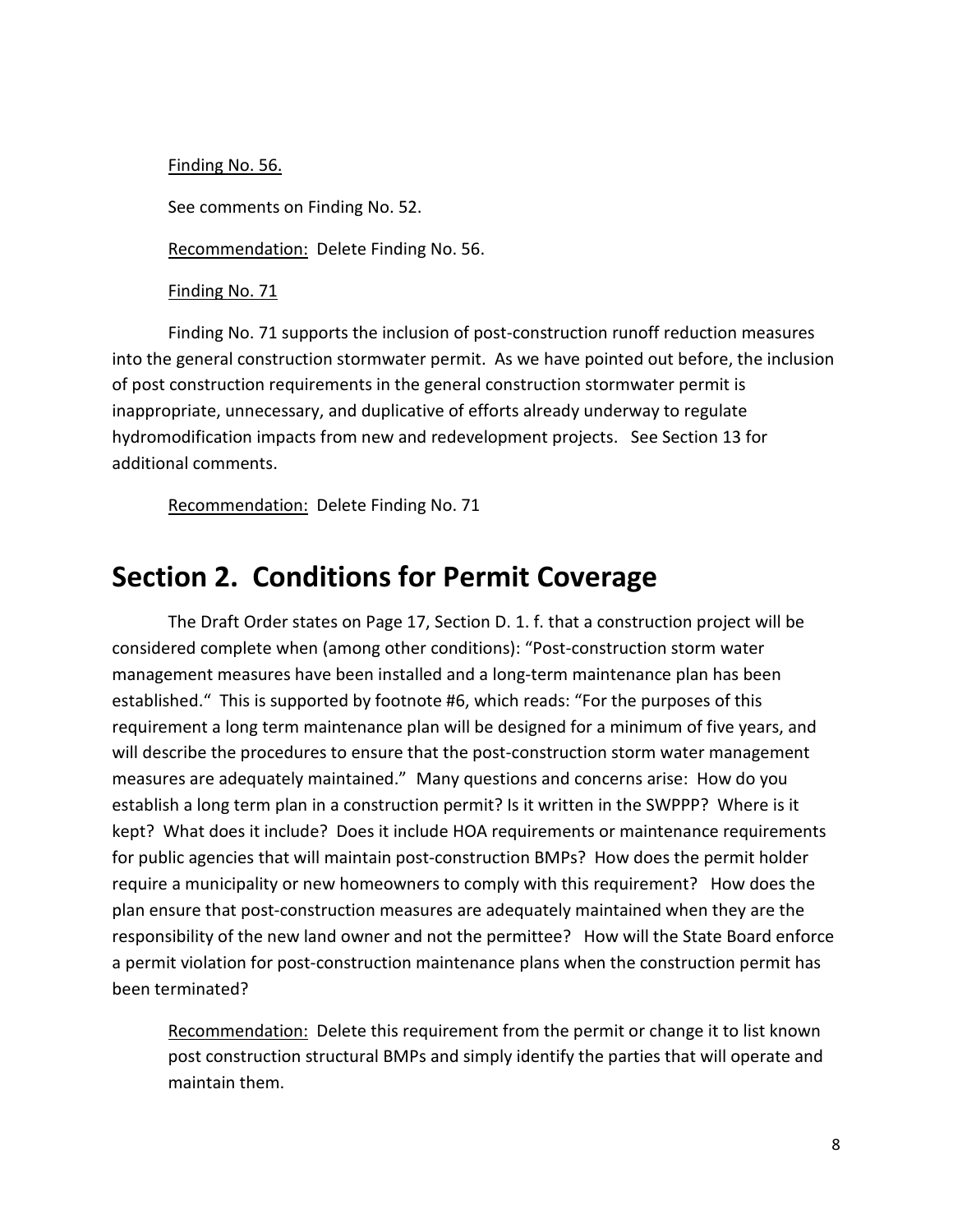## <span id="page-8-0"></span>**Section 3. Discharge Prohibitions**

#### Section D. Debris Definition

The CBIA coalition has concerns with Section D, which states: "Debris resulting from construction activities are prohibited from being discharged from construction project sites" and is supported by footnote 7 which defines debris as "litter, rubble, discarded refuse, and remains of something destroyed." What constitutes "remains of something destroyed?" We are concerned this is in effect a new limit on natural organic debris or detritus and could include organic, non-toxic, non-polluting organic materials such as mulch, bark, compost, straw, rolled fiber products, or straw wattles used for soil erosion and sediment control.

Recommendation: Define "remains of something destroyed" to mean inorganic anthropogenic debris or waste.

### <span id="page-8-1"></span>**Section 4. Special Provisions**

Section I.2 states that "All SWPPP revisions, annual reports, or other information required by the General Permit (other than PDRs and NOTs) or requested by the Regional Water Board, State Water Board, USEPA, or local storm water management agency shall be certified and submitted by the LRP as described above or by the LRP's duly authorized representative." Do weekly and storm event inspection forms need to be certified by the inspector?

Recommendation: Clarify whether weekly and rain event inspection forms need to be certified with the statement contained in Section 4. J.

### <span id="page-8-2"></span>**Section 5. Effluent Standards**

#### Part B. Numeric Effluent Limitations

The CBIA coalition opposes numeric effluent limits (NELs) in the General Construction Permit for any project regardless of risk. We have submitted extensive technical and scientific comments supporting this position that we believe cannot be ignored in establishing permit conditions. The State Board lacks data to credibly establish BAT/BCT NELs; the data analysis, findings, and conclusions presented in the Draft Order are flawed; and the State Board approach lacks a clear plan to use the data that will be collected by thousands of dischargers. Establishing a single compliance value for pH and turbidity for all of California totally ignores the known great variability of conditions within the state and it is not supported by the data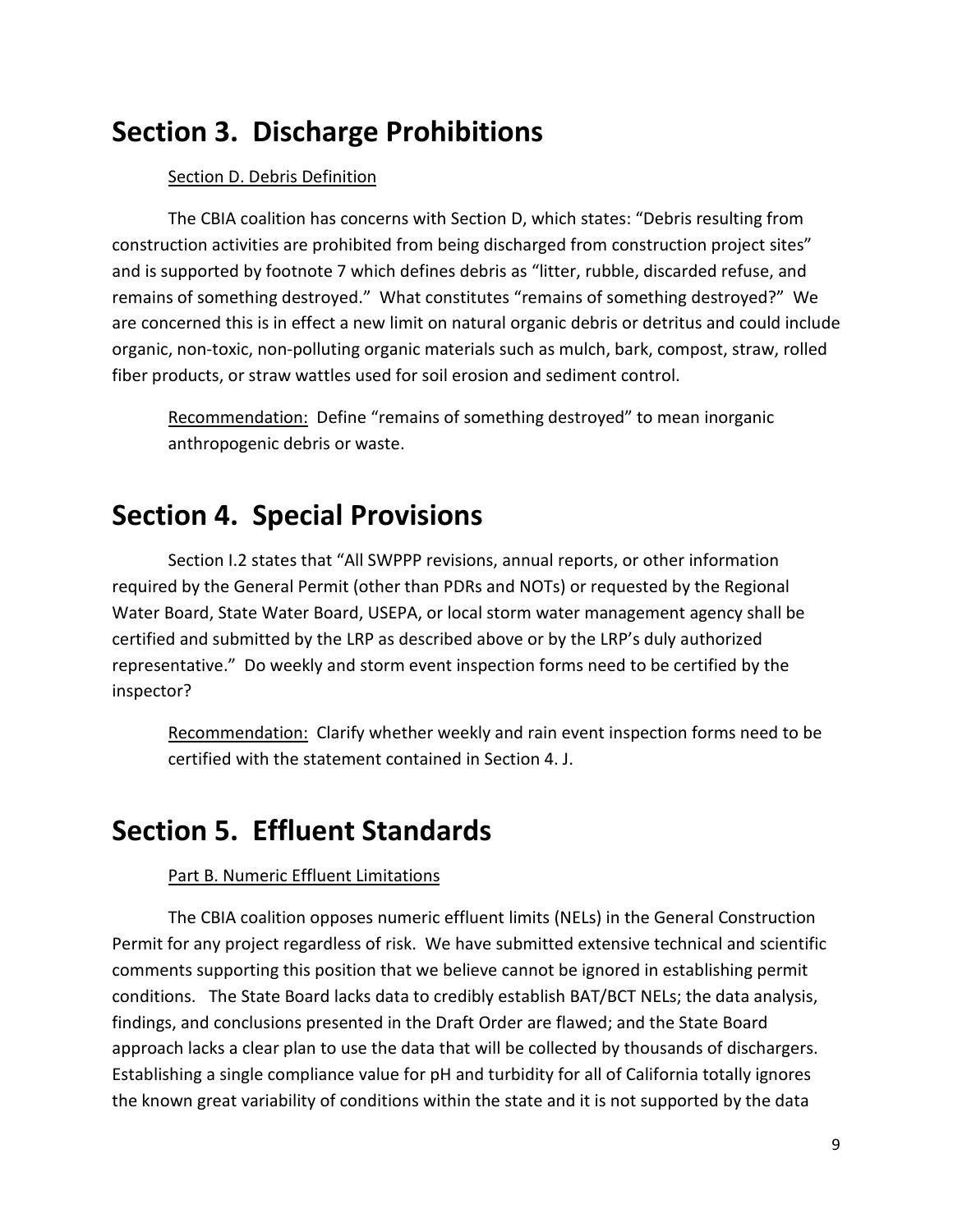assembled by the State Board. Flow Science Incorporated analyzed the latest draft permit's numeric performance requirements and prepared a detailed response, which we are including as Attachment 2.

Flow Science's analysis documents and concludes that the State Board does not have the data necessary to establish a numeric effluent limit at this time based on the use of non-ATS erosion and sediment controls. Instead, a better approach would be to use this permit term to collect additional data to support NEL development and to use the additional data with appropriate analysis to set meaningful performance criteria. Many parts of California have highly erosive natural soil conditions, and receiving waters in those areas are naturally and normally turbid (i.e., exceed the proposed NEL for turbidity) during storm events. Similarly, pH values exceed the proposed limits on occasion under natural conditions. We are unaware of any evidence or research that indicates that the NELs in the draft permit can be achieved in those regions and under those conditions without the use of ATS systems, even with appropriate and responsible erosion and sediment control BMP deployment. In fact, in some cases if a site discharges less turbid water than natural, there could be potential for negative impacts.

The CBIA coalitions' principal conclusions regarding NELs are:

- 1) The eco-region data used for the development of the NEL for turbidity are limited and should not be used as the basis for NELs
- 2) The proposed pH NEL is not "clearly above the normal observed variability," as recommended by the Blue Ribbon Panel for even action levels (NALs)
- 3) The typical pH of rainfall falls outside the proposed NEL
- 4) The enforcement data (only four data points) used to develop the turbidity NEL are not representative of conditions encountered throughout California
- 5) The pH and turbidity NELs do not consider background conditions in receiving water
- 6) Numerous studies demonstrate that turbidity in receiving waters, including nonimpacted waters, often exceeds the NEL of 500 NTU
- 7) No scientific basis was given for the assumed 1:3 relationship between turbidity and suspended sediment concentrations. There is no scientific basis that we are aware of for this assumption.
- 8) Although the proposed NEL is called a "technology-based NEL," no evidence is provided to define the technology (or more appropriately the combined technologies that are employed over a construction site) that would consistently achieve a turbidity of 500 NTU in construction site effluent

As shown in Attachment 3, background turbidity in Muddy Creek and Los Trancos Creek (Orange County) exceeds both the proposed NELs and NALs. Although BMPs improve water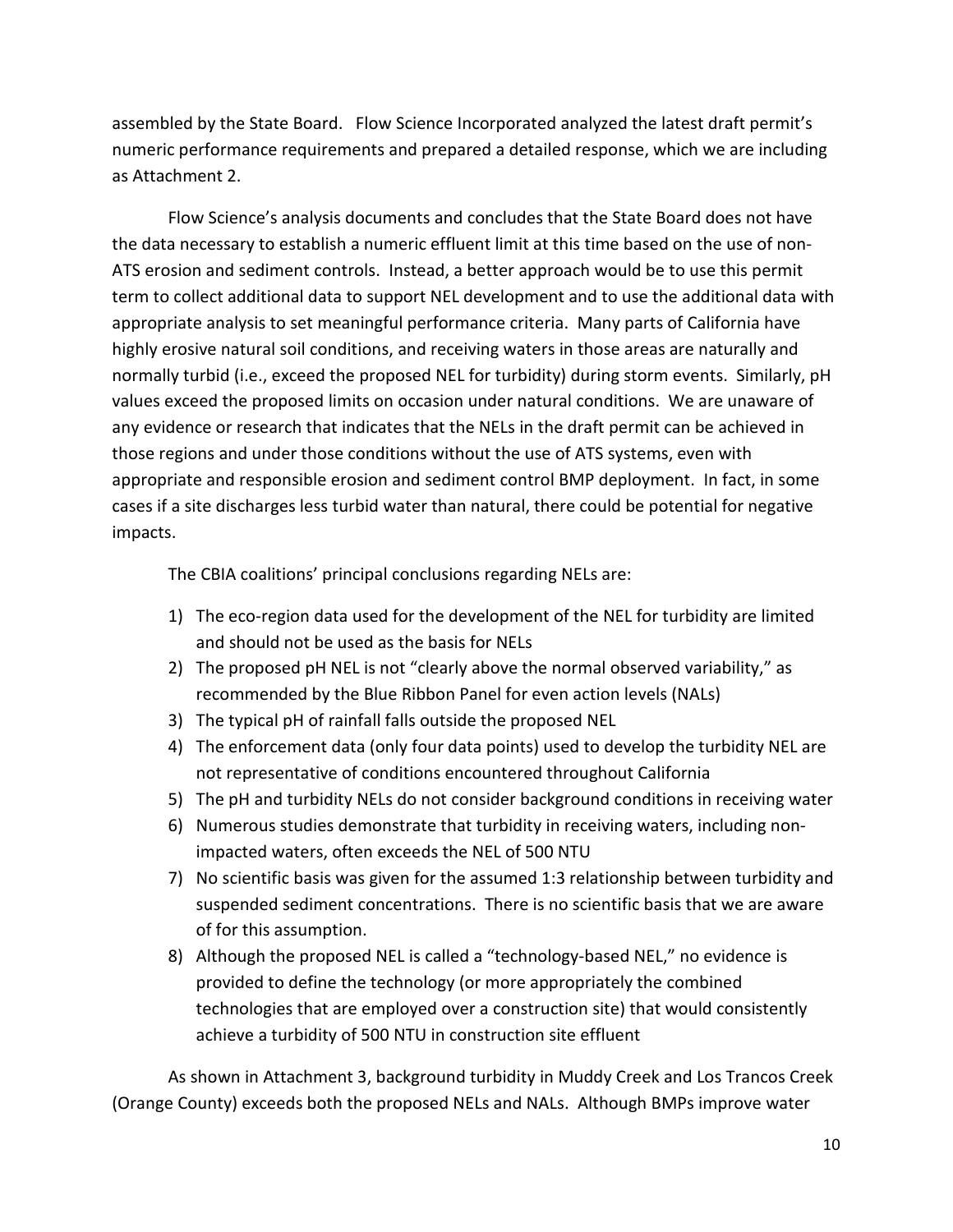quality significantly, multi-year monitoring indicates that they may not consistently produce effluent below the NELs and NALs during the construction phase and/or following routine, required maintenance activities.

Recommendation: Remove NELs from the Draft Order. Adopt a "Bridge Approach" to collect the necessary data for an Action Level and associated BMP-based compliance approach, and begin collecting data necessary to derive numeric targets that account for regional variation of discharges and receiving water characteristics.

#### Part B. Numeric Effluent Limitations, No 5. Compliance Storm Event

The CBIA coalition supports using a design storm to size and evaluate construction site erosion and sediment control BMPs and to set action levels. We are opposed to establishing an NEL at this time. The State Board is proposing to use a storm event with a 5-year, 24-hour recurrence interval for discharges from Risk Level 3 sites. This size of event is very large and may result in the installation of oversized and unnecessary BMPs. It is unlikely that a storm of this size will occur during the life of most construction projects. The State Board has provided no rationale or evidence to support the selection of the 5-year, 24-hour event. In fact, the Caltrans data, the eco-region dataset, and the enforcement data upon which the NELs for pH and turbidity are based do not include information on storm size or intensity for individual storm events. In addition, the analysis in Attachment 4 indicates that large storm events may occur over multi-day periods, so that some provision for a multi-day design storm is recommended.

Recommendation: Make the storm size consistent with the basin sizing requirement for now (e.g. 2-yr, 24-hr storm event for the NAL design storm). During the permit term conduct an analysis similar to that performed to arrive at the 85<sup>th</sup> Percentile storm event for post-construction control to ascertain appropriate sizing vs. environmental benefits/effectiveness. See comments on Finding No. 53.

#### Part C. Numeric Action Levels (NALs)

The CBIA coalition proposed a numeric action level "Bridge Approach" to the State Board in 2008 for using construction site BMP numeric performance measures (Attachment 1). The Bridge Approach couples the BMP approach in the current permit (No. 99-08-DWQ) with the collection of consistent and uniform data to guide BMP performance assessment and to develop scientifically valid numeric effluent limits (NELs) or other numerical targets in subsequent permits. Table 1 identifies the approach's core elements. The coupled BMP/NAL approach would serve as a "bridge" to future permits; future permits could incorporate numeric measures when sufficient data exist to support these additional measures. We reiterate from our prior comments that establishing workable and scientifically supported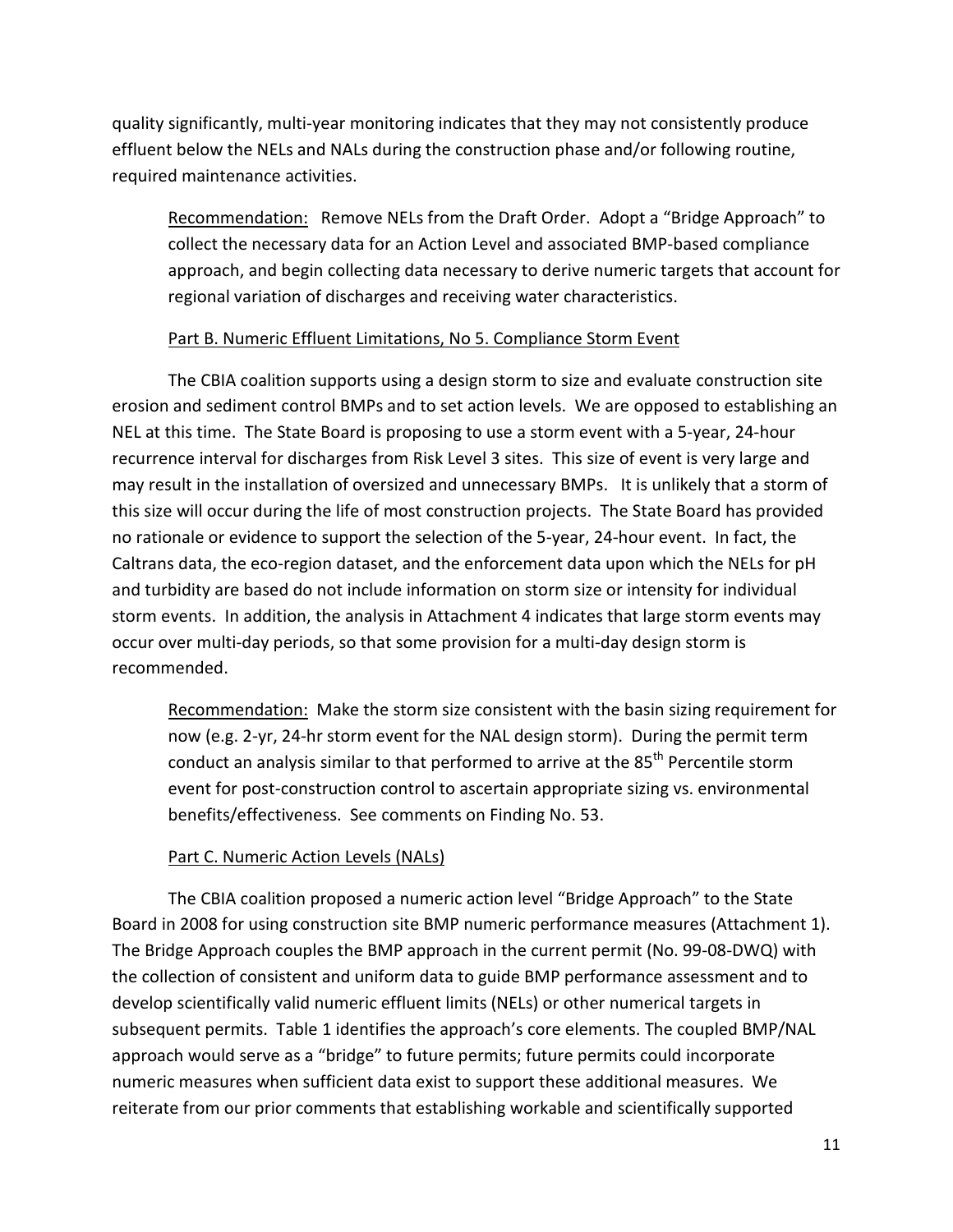numeric performance measures will require a well-designed, consistently executed program of data collection. The monitoring program proposed in the current draft permit (requiring data collection by each individual project site, and not requiring collection of data related to storm size, intensity, or to pollutant variations within a storm or BMPs used onsite) will provide data of insufficient quality and breadth to support development of an NEL (or NALs) for California and is a recipe for program inefficiency and waste of resources.

| <b>Proposed Permit Requirements</b>                                                                                                                                                                                                                                                                                                                                                                                         | <b>Proposed "Bridge" Approach</b>                                                                                                                                                                                                                                                   | <b>Future Outcomes</b>                                                                                                                                                                                                                                      |
|-----------------------------------------------------------------------------------------------------------------------------------------------------------------------------------------------------------------------------------------------------------------------------------------------------------------------------------------------------------------------------------------------------------------------------|-------------------------------------------------------------------------------------------------------------------------------------------------------------------------------------------------------------------------------------------------------------------------------------|-------------------------------------------------------------------------------------------------------------------------------------------------------------------------------------------------------------------------------------------------------------|
| The proposed permit requires in<br>some cases that permittees<br>meet NALs for turbidity and pH<br>that have been set without<br>calibration or validation and that<br>may not be applicable to<br>construction activities.<br>These<br>NALs are likely to be exceeded<br>by natural conditions across<br>large areas of the state.                                                                                         | Proposes a statewide benchmark<br>or NAL of 500 NTU. Contractors<br>in<br>would<br>participate<br>a<br>comprehensive, well-designed<br>statewide data collection and<br>analysis program designed to<br>establish necessary data for<br>uniform<br>sediment<br>content<br>standard. | bridge approach would<br>The<br>serve both to improve water<br>quality and lead to a better<br>understanding<br>of<br><b>BMP</b><br>effectiveness, and to provide the<br>data<br>necessary to<br>develop<br>scientifically valid NELs or to<br>refine NALs. |
| Effluent<br>Sediment<br>Numeric<br>Limits<br>(NELs)<br>establish<br>a<br>statewide limit (500 NTU-<br>previously 1000 NTU) that is not<br>technically supported.<br>PH NEL establishes a statewide<br>limit (<6.0 or >9.0) that is not<br>technically supported.<br>Because they do not recognize<br>background<br>natural<br>or<br>conditions, the proposed NELs<br>are likely to be exceeded across<br>much of the state. | No NELs now. Design a statewide<br>collection and<br>analysis<br>data<br>collect<br>data<br>program<br>to<br>develop<br>to<br>necessary<br>scientifically valid sediment and<br>pH standards.                                                                                       | feasible<br>lf<br>based<br>data<br>on<br>collected during the current<br>permit term, develop NELs and<br>design storm conditions<br>for<br>future permits.                                                                                                 |

### **Table 1. Effluent Limit Bridge Approach**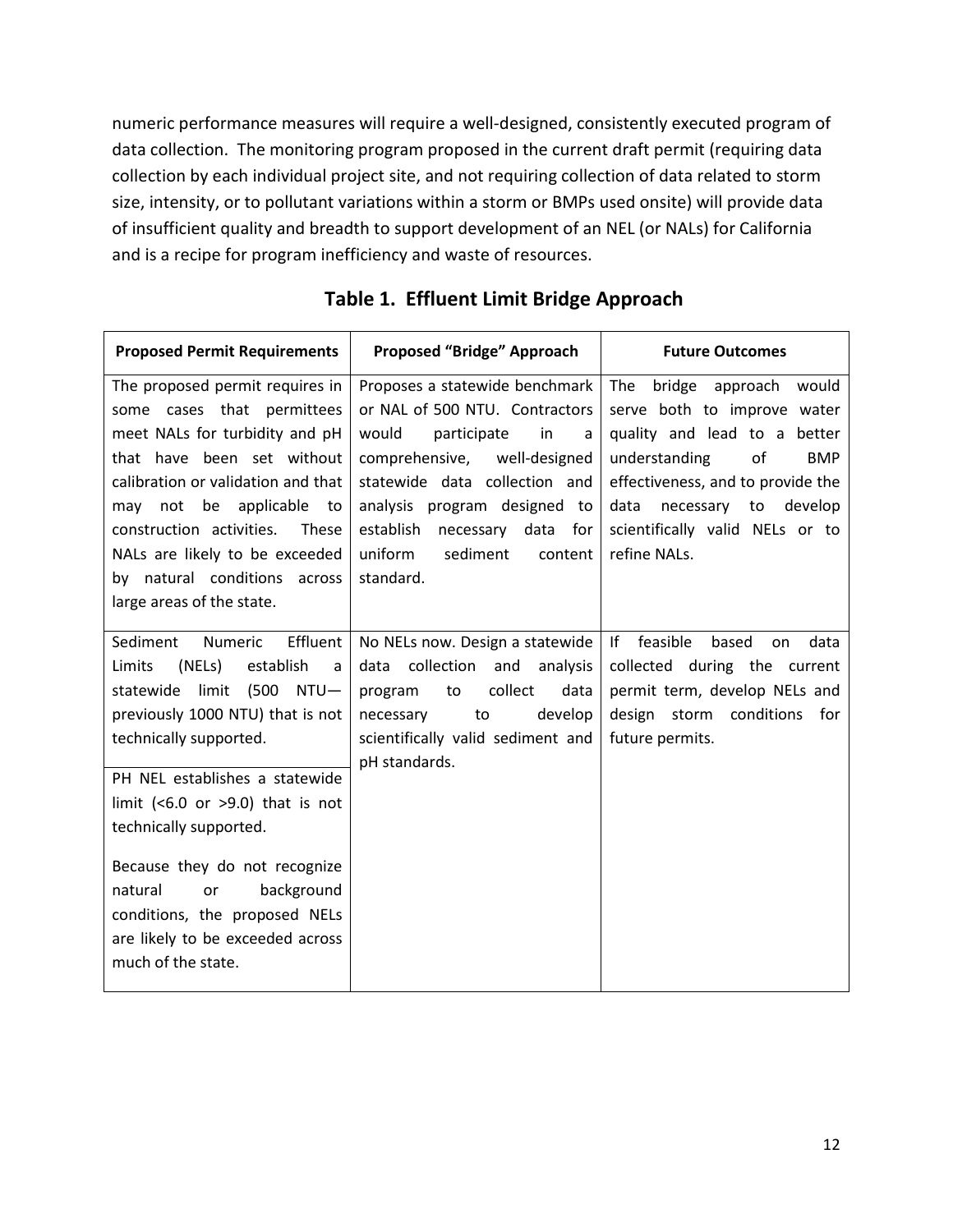| <b>Proposed Permit Requirements</b> | Proposed "Bridge" Approach          | <b>Future Outcomes</b>           |
|-------------------------------------|-------------------------------------|----------------------------------|
| Permit includes a 5-yr, 24-hr       | Use the 2-year, 24-hour storm to    | Design a compliance storm that   |
| storm for Level 3 sites for         | make it consistent with basin       | considers<br>environmental       |
| compliance purposes. This storm     | sizing requirements. State (or      | outcomes and costs for sizing of |
| size has no technical basis.        | CBIA) to conduct a technical        | treatment BMPs as well as        |
|                                     | evaluation of BMP sizing and        | erosion and sediment control     |
|                                     | operation to ascertain              | BMPs.                            |
|                                     | appropriate basin sizing design     |                                  |
|                                     | storms and develop compliance       |                                  |
|                                     | recommendations<br>for for<br>storm |                                  |
|                                     | permits. Include in<br>future       |                                  |
|                                     | compliance storms features that     |                                  |
|                                     | would address need for erosion      |                                  |
|                                     | control and runoff conveyance       |                                  |
|                                     | systems to be functioning at        |                                  |
|                                     | higher design flows.                |                                  |

Draft Order Section V.C.4.a. requires the site evaluation to be documented in the SWPPP to establish the source(s) of pollutants causing any NAL exceedance, and requires determination of whether or not additional BMPs are required to "reduce or prevent pollutants in storm water discharges from causing exceedances of receiving water objectives". It is wholly inappropriate to assume that a NAL exceedance indicates that a discharge would always be causing or contributing to an exceedance of a water quality objective in the receiving water. It should be clear that this determination should include whether the site runoff actually contributed to an exceedance. NALs are intended to inform site operators about overall BMP performance, not individual BMP performance or the nature of all activities in the watershed that may contribute to receiving water quality. This is particularly evident where natural or background conditions contribute to the presence of constituents in the receiving water.

Recommendation: Delete "(2) reduce or prevent pollutants in storm water discharges from causing exceedances of receiving water objectives" from Section V.C.4.a and from Section V. C.4.b.

# <span id="page-12-0"></span>**Section 6. Receiving Water Limitations**

No comments on this section.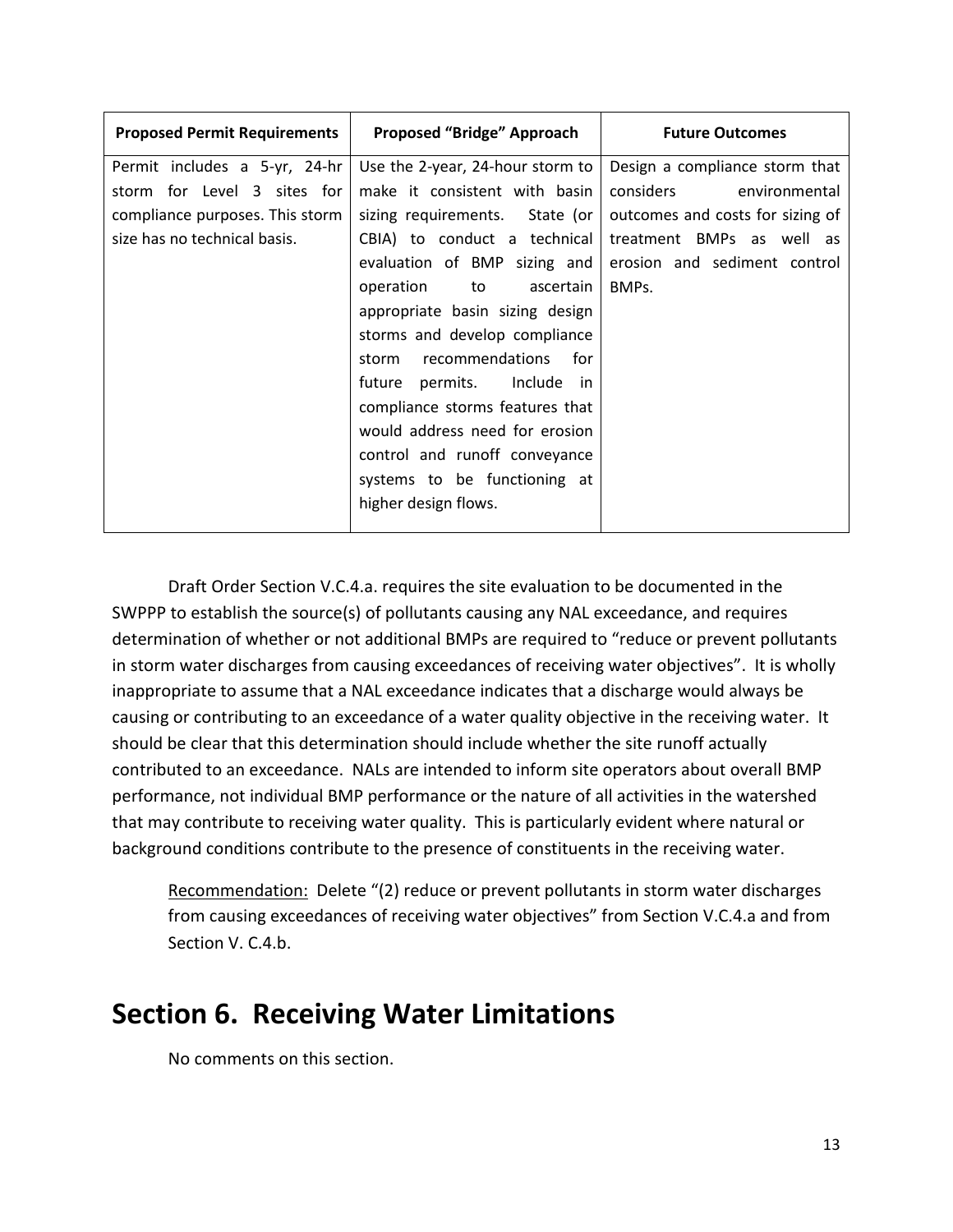# <span id="page-13-0"></span>**Section 7. Training Qualifications and Certification Requirements**

The CBIA coalition supports the SWRCB's efforts to create baseline program curricula for SWPPP preparers, SWPPP implementers, and SWPPP inspectors, including industry personnel responsible for SWPPP preparation and implementation/inspection, and regulatory staff responsible for document review and in-field inspections. The program requirements continue to create some concern among industry professionals and below we identify those issues and where clarification is needed.

#### B. SWPPP Certification Requirements. 1. Qualified SWPPP Developer

Many CBIA coalition members raised concerns about the vagaries and potential documentation difficulties of allowing SWPPP practitioners (QSP) to demonstrate qualifications by showing a "minimum of five years experience in developing SWPPPs for construction sites to comply with NPDES permits." The certifications listed in the Tentative Order on page 32 and on Table 9 of the Fact Sheet, page 45, include certification programs or licenses, each of which have professional experience requirements. The five-year professional experience requirement is redundant and may result in abuse. In addition, many coalition members feel that if the QSD or QSP has the required certifications, they should not be required to take a state-approved class. If the state wants to offer an approved class to train and qualify QSDs or QSPs, then the State Board should use that training as one of the stand alone qualifiers to become a QSD or QSP.

Recommendation: delete Section VII, B.1.g; add clause to recognize a state-approved training course for qualifying QSDs or QSPs as meeting the minimum certification requirements.

### Other Comments and Clarifications

The Permit states that "In order to improve compliance with and to maintain consistent enforcement of this General Permit, all dischargers are required to appoint two positions - the Qualified SWPPP Developer (QSD) and the Qualified SWPPP Practitioner (QSP)." Can you have more than one per company/NOI/Permit/site? If so, for the QSD, do they each have to certify the SWPPP? What about inspection reports? Who certifies inspections – the QSP, QSD, both, or the LRP?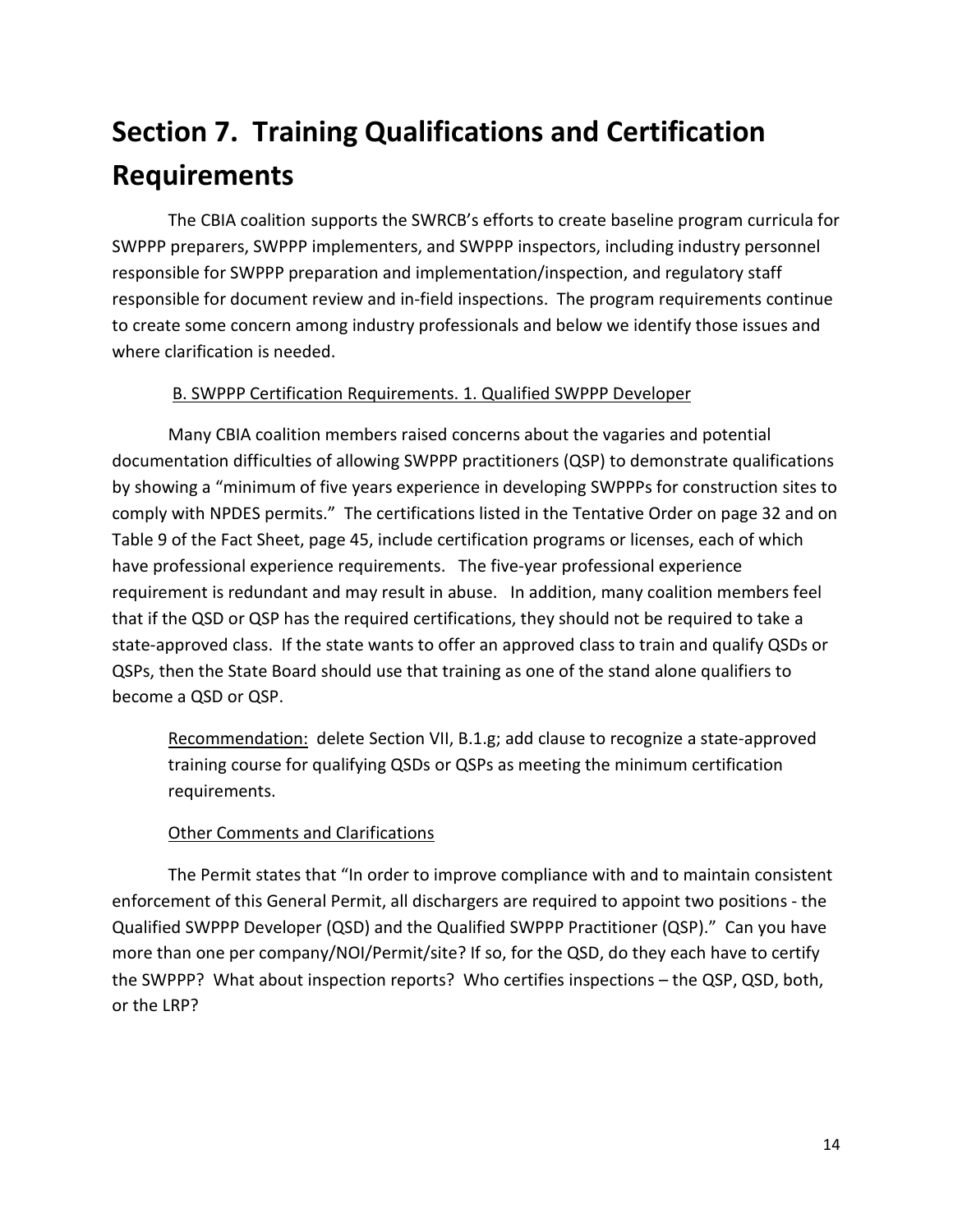The Permit states that "The discharger shall include, in the SWPPP, a list of names of all contractors, subcontractors, and individuals who will be directed by the Qualified SWPPP Practitioner." This is all-encompassing and unnecessary. What if the QSP is the construction manager or site superintendant? Does the QSP need to list every trade that will be on the job because he or she is also directing work that is not stormwater related? The current permit is vague and can be interpreted as requiring that every trade on the job is listed. The list should be specific to include the names and addresses and contact information of those responsible for stormwater management only. The specific list should include those responsible for:

- 1) installation and maintenance of erosion and sediment controls,
- 2) Installation and maintenance of temporary and permanent stabilization,
- 3) Installation and maintenance of non stormwater BMPs,
- 4) Those responsible for non structural BMPs, i.e. housekeeping, spill response, stormwater sampling, etc.

The permit refers to "qualified personnel (other than the QSDs and QSPs)" in several areas of the permit, without defining the qualifications needed. These personnel may perform such tasks as installing, maintaining, and repairing BMPs. The discharger must provide documentation of the training in the annual report. The CBIA coalition requests clarification on the training and documentation required for construction workers installing, maintaining and repairing BMPs (especially if the predominant form of training is on-the-job).

# <span id="page-14-0"></span>**Section 8. Risk Determination**

The CBIA coalition is supportive of a risk determination process to select appropriate erosion and sediment controls for construction sites. We are not supportive of linking numeric effluent limits to the risk level determination because the state lacks credible data and processes to establish numeric limits. The current Draft Order presents an improved risk assessment process from the standpoints of ease of use and statistical distribution of sites into a more normal, or bell-shaped curve (See Attachment 4). In 2008, our coalition examined 14 case study projects geographically distributed throughout California using the risk determination requirements of soil and receiving water risk, and performed an analysis of statewide soil and receiving water risk data for areas of probable development to understand the statistical distribution that would result when risk factors were combined. That analysis showed that the 2008 draft permit produced a poor statistical representation of a normal distribution for both case studies and statewide probable development areas, with a weighting (bias) toward high risk sites. In addition, it demonstrated the complexity of the risk calculation process.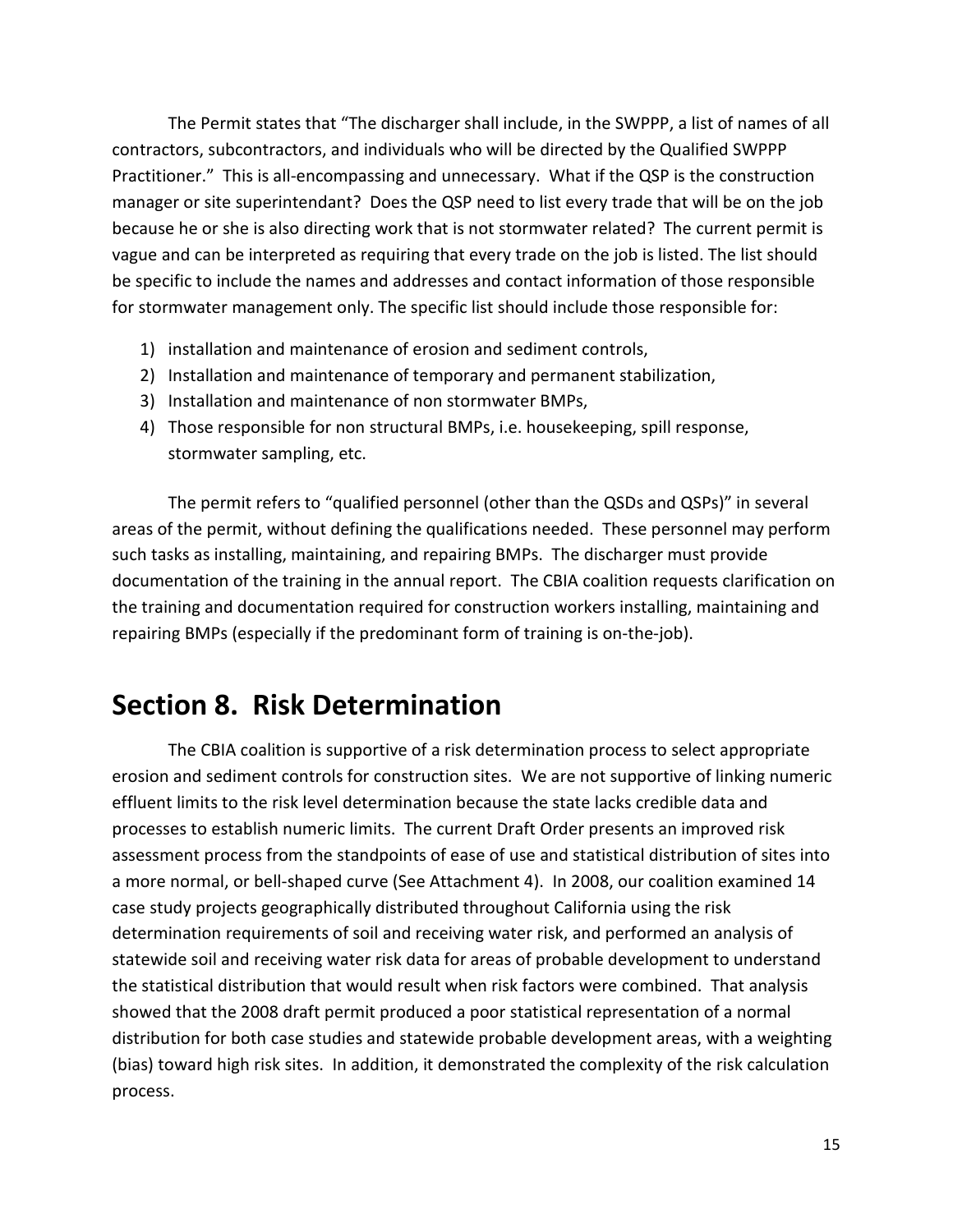In contrast to the 2008 results for the 14 project sites, the combined risks are now reflective of a more normal distribution, with the sediment risk factors being slightly skewed low, and the receiving water risk slightly skewed high. The statewide and probable area of development results indicate that the combined risk is more reflective of a normal distribution compared to the 2008 assessment. Despite the improvement, there are some corrections required within the 2009 risk determination procedure to clarify risk factors and to improve data sources. The report prepared by URS Corporation identifies the areas of needed improvement and is included in Attachment 4.

Many CBIA coalition members raised concerns about the practical definition of "drains to" in the statement contained on page 28 of the Fact Sheet: "Receiving water risk is based on whether a project drains to a sediment-sensitive water body." Our coalition questions this requirement and suggests that more clarification and limitations be provided. There may be many instances where a project is located within a watershed where a stream is listed as impaired, yet there is no direct connection to that water body (e.g., isolated valleys or depressions not hydraulically connected via surface flow). If a project is miles from the receiving water and proper controls are in place, how can a discharger be reasonably expected to collect receiving water samples and be reasonably assured the effects (or lack of) of a discharge come from the construction project?

The Draft Order needs to make a distinction between sediment impaired receiving waters that have and are implementing TMDL Implementation Plans and those that are not. For example, in the Newport Bay Watershed the County of Orange, cities, and landowners have cooperatively joined together the past 30 years to dramatically reduce and control sediment into the Bay. The collective parties have invested more than \$100 million in this effort meeting and exceeding TMDL targets and are committed to maintaining strategically placed sediment control basins to protect the Bay. Based upon implementation of the TMDL this receiving water should not be considered a high risk water. Doing so would discourage similar watershed efforts that can effectively address the impairment.

### <span id="page-15-0"></span>**Section 9. Risk Level 1 Requirements**

Attachment C, Section D. 1. states that "Risk Level 1 dischargers shall implement effective wind erosion control." The CBIA coalition believes this is a redundant regulatory requirement, as all air districts in California permit and enforce fugitive dust control standards.

Recommendation: Delete Section D.1. The above statement appears in Attachment D and E. We recommend deleting in both attachments as well.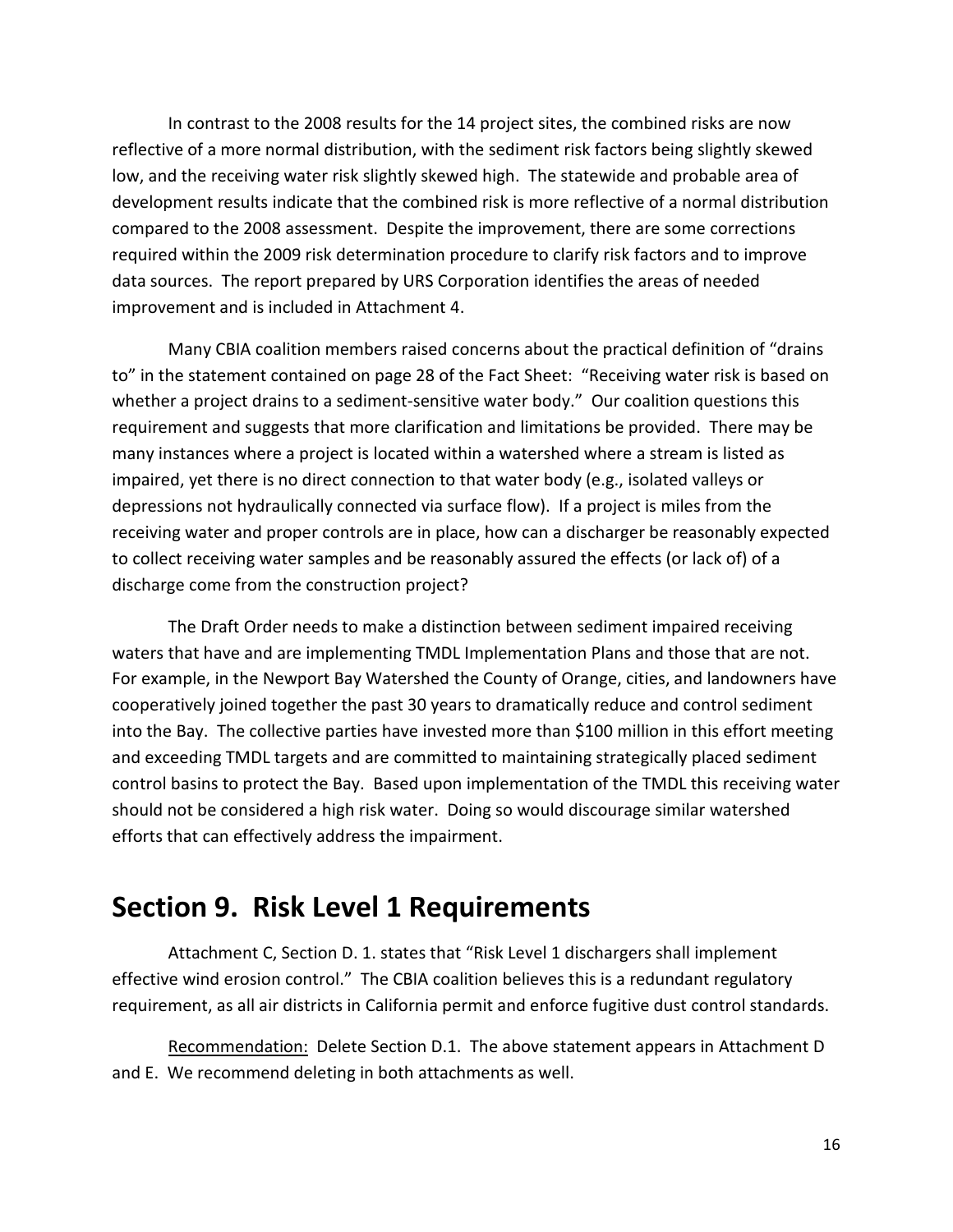Attachment C, Section D. 3. states that "Risk Level 1 dischargers shall limit the use of plastic materials when more sustainable, environmentally friendly alternatives exist. Where plastic materials are deemed necessary, the discharger shall consider the use of plastic materials resistant to solar degradation." The CBIA coalition is not supportive of this requirement because it unnecessarily prescriptive and the phrase "when more sustainable, environmentally friendly alternatives exist" is highly subjective and open to wide interpretation.

Recommendation: Delete Section D.3. The above statement appears in Attachment D and E. We recommend deleting in both attachments as well.

The fact sheet and Attachment C makes clear that REAPs are not required for risk level 1 sites, yet Attachment C makes reference to certain documentation being included in the SWPPP/REAP for risk level 1 sites.

Recommendation: Remove REAP from Attachment C, Section H.2.d and Section H.3.e.ii

Attachment C, Section 6. ii. states that "Risk Level 1 dischargers shall conduct one visual observation (inspection) quarterly in each of the following periods: January-March, April-June, July-September, and October-December. Visual observation (inspections) are only required during daylight hours (sunrise to sunset)." The CBIA coalition seeks clarification on this, as the statement suggests that dischargers do not need to monitor non-stormwater discharges during regular weekly inspections. Dischargers are required to install non-stormwater BMPs to protect against erosion and the discharge of pollutants. Dischargers are required to observe all in place BMPs during regular inspections. Inspecting non stormwater BMPs is part of a "normal" inspection process and we question the inclusion of this permit language.

Recommendation: Delete Section 6. ii, as non-storm water BMPs are already included in weekly inspections

Attachment C, Section I.4. contains exemptions for visual observation and sample collection. This clause is confusing and should be incorporated into the previous section, I.3.

Recommendation: Since no sampling is required at risk level 1 sites, we suggest renaming the section as Visual Observation Exemptions.

### <span id="page-16-0"></span>**Section 10. Risk Level 2 Requirements**

The CBIA coalition seeks a number of clarifications on items contained in Attachment D, Risk Level 2 Requirements.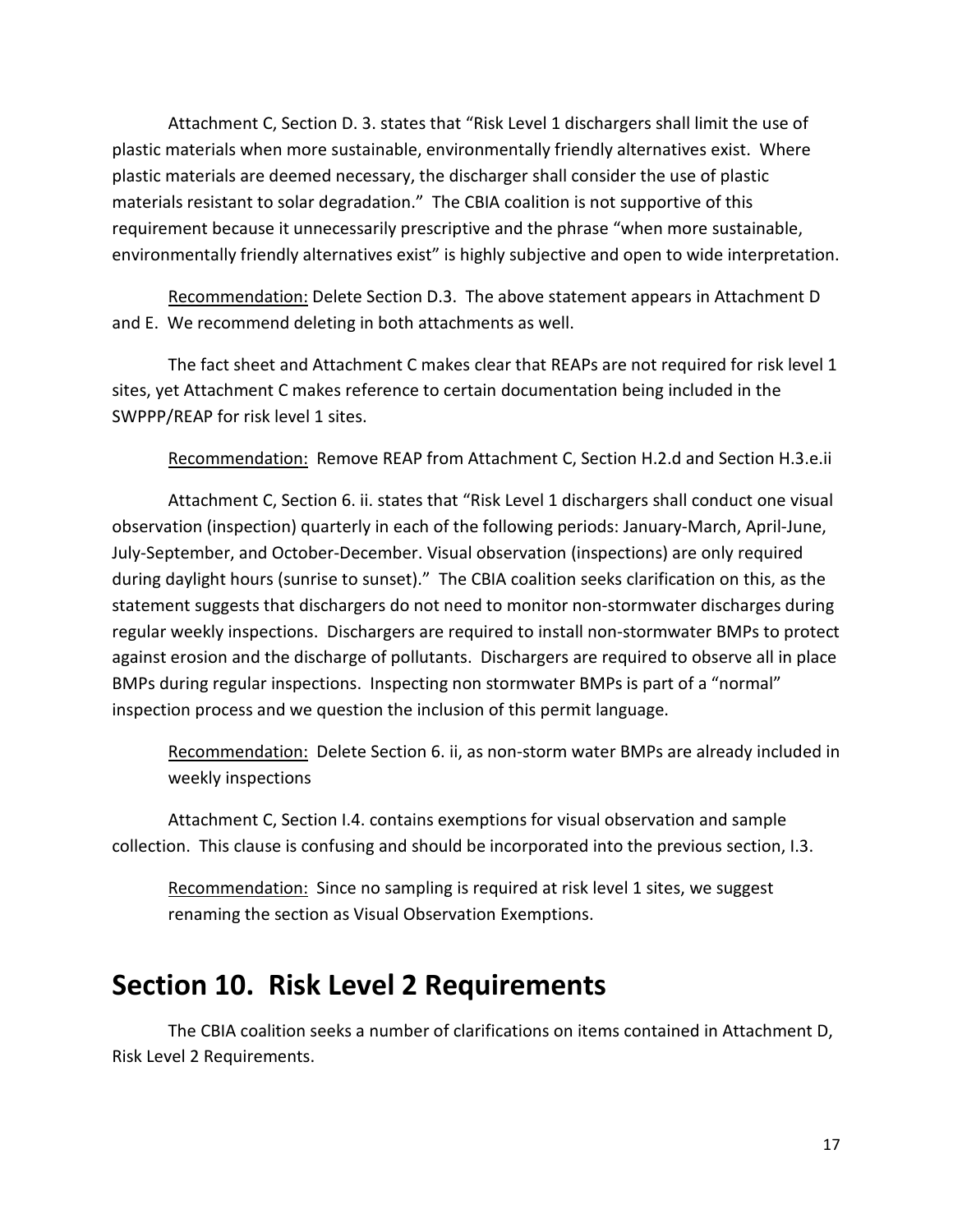#### B. Good Site Management "Housekeeping"

The permit states in Attachment D. B. 7. "Additional Risk Level 2 Requirement: Risk Level 2 dischargers shall document all housekeeping BMPs in the SWPPP and REAP(s) in accordance with the nature and phase of the construction project. What does it mean to document all housekeeping BMPs in the SWPPP mean? Does it mean that you are supposed to include what housekeeping BMPs you intend to use? Does it mean you are supposed to document all that you are currently using or have used at the site?

#### E. Sediment Controls

The permit states in Attachment D. 3. "Additional Risk Level 2 Requirement: Risk Level 2 dischargers shall implement appropriate erosion control BMPs (runoff control and soil stabilization) in conjunction with sediment control BMPs for areas under active**<sup>2</sup>** construction." Footnote 2 provides a definition of active: "Active areas of construction are areas undergoing land surface disturbance. This includes construction activity during the preliminary stage, mass grading stage, streets and utilities stage and the vertical construction stage." How does a discharger provide soil stabilization (erosion control) on areas you are actively working? Soil stabilization and erosion controls include erosion control blankets, vegetation, mulch etc. A discharger cannot work in these areas if they are covered with a soil stabilization measure.

Recommendation: Clarify expected BMP types to be used during "active" construction.

The permit states in Attachment D. E.4. "Additional Risk Level 2 Requirement: Risk Level 2 dischargers shall apply linear sediment controls along the toe of the slope, face of the slope, and at grade breaks of exposed slopes to comply with fact sheet flow lengths." Table 1 gives a slope percentage of 0-25% with sheet flow not to exceed 20 feet. CBIA feels this is too restrictive and could be easily misinterpreted as applicable to pad areas, resulting in excessive amounts of silt fence or straw wattle.

Recommendation: Provide a fourth slope percentage of 0-10% with a corresponding increase in sheet flow length. Clarify any exceptions for pad or level areas. The same recommendation applies to Risk Level 3 sites: Attachment E. Section E.4.

#### I. Risk Level 2 Monitoring and Reporting Requirements

The permit states in Attachment D. I. 10. (Effluent Sampling Locations) B. i: "Risk Level 2 dischargers shall sample effluent at all discharge points where non-storm water and/or authorized non-storm water is discharged off-site." When do dischargers perform this sampling? At quarterly inspections? At regular inspections? What if there is not sufficient volume to sample?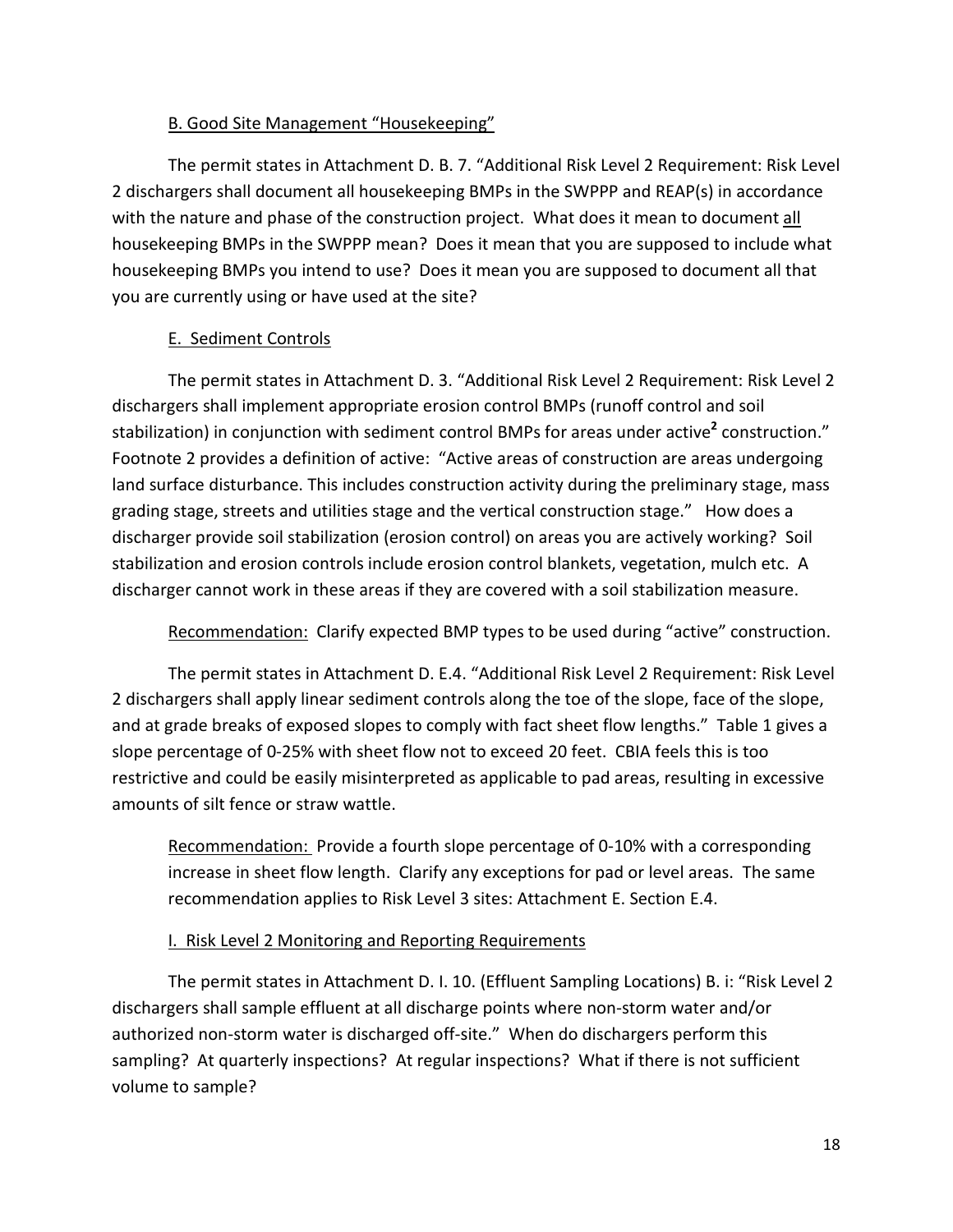Recommendation: Clarify when sampling is to occur and what flow conditions triggers monitoring.

The Permit states in Attachment D. I. 13: "Risk Level 2-Particle Size Analysis for Sedimentation Basin or Project Risk Justification: Risk level 2 dischargers utilizing a sediment basin and/or justifying an alternative project risk shall report a soil particle size analysis, using test method ASTM D-422….." The CBIA coalition is not familiar with "justifying an alternative project risk" process or procedure. We seek clarification on this process and how sediment basin performance relates to this process.

### <span id="page-18-0"></span>**Section 11. Risk Level 3 Requirements**

The CBIA coalition is opposed to numeric effluent limits as described in Section 5, and supported by our extensive technical comments and suggestions made on previous drafts in 2007 and 2008. We ask the State Board to strike all references to NELs in Risk Level 3 requirements and instead implement an Action Level approach consistent with the a  $3^{rd}$  party led data collection program and consistent with the recommendations of the Blue Ribbon Panel concerning how upset values should be derived.

The permit states in Attachment E. Section D. 4: "Additional Risk Level 3 Requirement: Risk Level 3 dischargers shall ensure that soil loss during each phase of construction is equivalent to or less than the pre-construction soil loss for the same time period." The procedure to perform this analysis is given as Caltrans RUSLE2. The CBIA coalition strongly opposes the inclusion of this measure, as it is a numeric limit for sediment discharge. In our past comments, we provided an extensive critique of the RUSLE predictive model and its inapplicability to construction projects (See June 2008 Technical Comments). Where would actual measurement of the predictive soil loss occur? Is it at the property line? Is it a summed value if multiple discharge points are located within one construction project boundary? Would additional discharge analysis be necessary above and beyond turbidity measurements? (recall that our coalition believes the 1:3 relationship between turbidity and suspended sediment concentration is faulty).

Recommendation: Delete this requirement as it is unnecessary and unjustified.

The permit states in Attachment E. Section F: "Risk Level 3 dischargers shall evaluate the quantity and quality of run-on and runoff through observation and sampling."

Our coalition seeks clarification on the following: when do dischargers sample run on and for what constituents? Is sampling a requirement or an option? We found only one statement in Section D & E that relates to reporting or monitoring of run on and that is where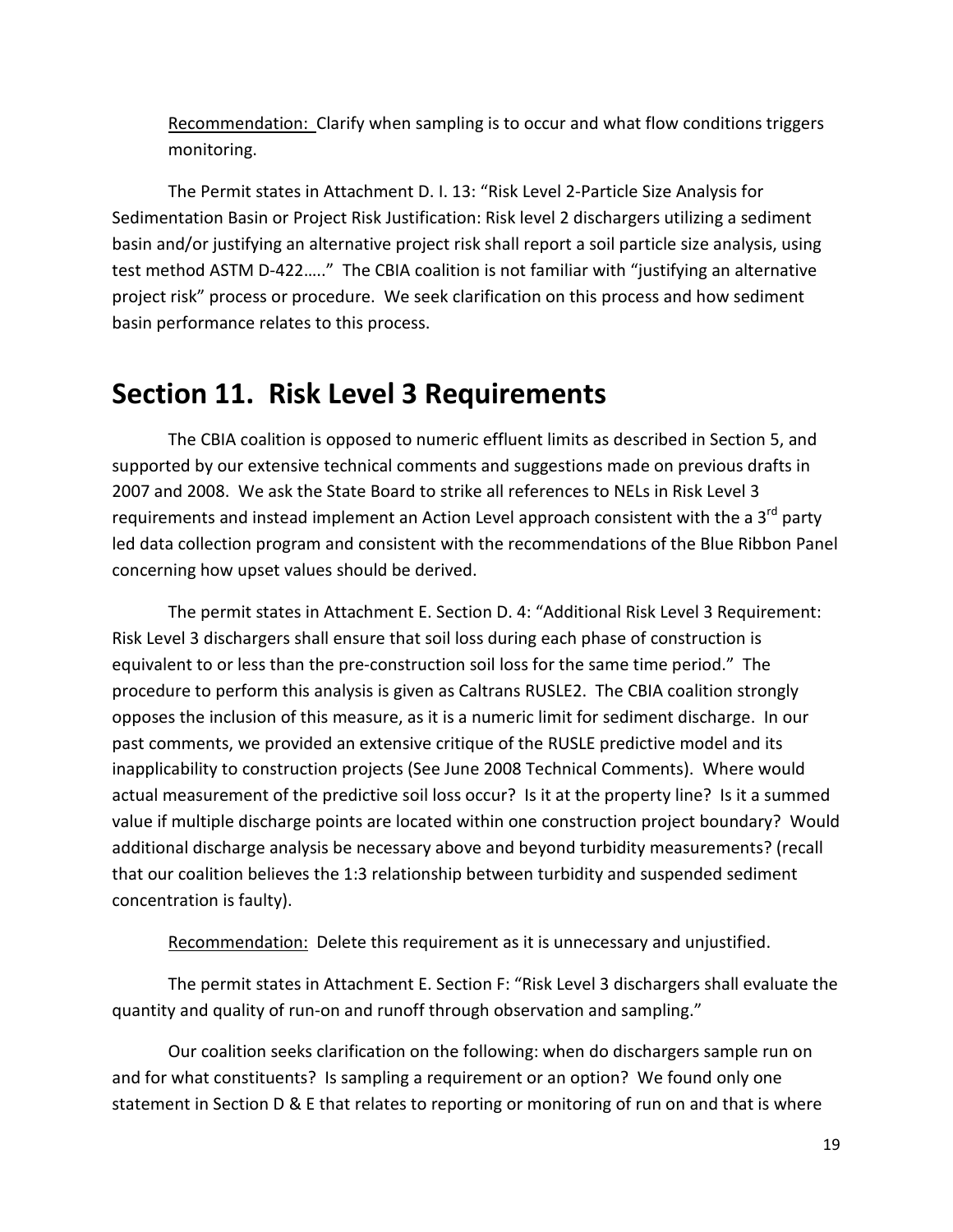"dischargers shall monitor and report site run on from surrounding areas if there is reason to believe run on may contribute to an exceedance of NALs or NELs" (attachment D page 13 item 5.d). This language does not include a sampling requirement.

Recommendation: Please provide clarification on run-on sampling procedures.

The permit requires bioassessment monitoring in Attachment E, Section I, 17. The CBIA coalition cannot support this requirement, as we question the relevance of including an expensive and time-consuming receiving water analysis; the 30-acre trigger appears to be arbitrarily developed; and there is no apparent purpose or plan for utilizing the information for placing it in context (See Flow Science Technical Report, Attachment 2). The State Board has given no justification for a 30-acre trigger for bioassessment monitoring. We ask for clarification and an explanation of why 30 acres was selected as a trigger. We can find no references in the literature to support this threshold. Moreover, it is unlikely that the bioassessment could differentiate an impact of a construction project from an impact of natural variability or processes occurring within a given watershed over such a short time period as most construction projects. There will be no way to differentiate temporal variations in stream biology from impacts caused by large storm events, a variety of ambient factors including other processes occurring in the same watershed, or by the construction project itself. Finally, we can find no information on how the assessment would be used by the State Board. Will there be any follow-up after reporting of habitat assessment and macroinvertebrate monitoring? What will the outcome be if effects are noted?

Recommendation: Delete bioassessment monitoring.

### <span id="page-19-0"></span>**Section 12. Active Treatment Systems**

See Flow Science Technical Report, Attachment 2.

### <span id="page-19-1"></span>**Section 13. Post-Construction Standards**

The CBIA coalition remains opposed to the inclusion of post-construction runoff control standards in the General Construction Permit for stormwater discharges from construction sites. The Permit is not the appropriate mechanism for regulating post-construction hydromodification impacts; the standards as proposed are not sufficiently protective and/or, in some cases, unnecessary or overly protective; and the standards as proposed are too broad to be implemented and do not address the range of elements that scientific literature indicates is required to manage hydromodification impacts comprehensively. Because many projects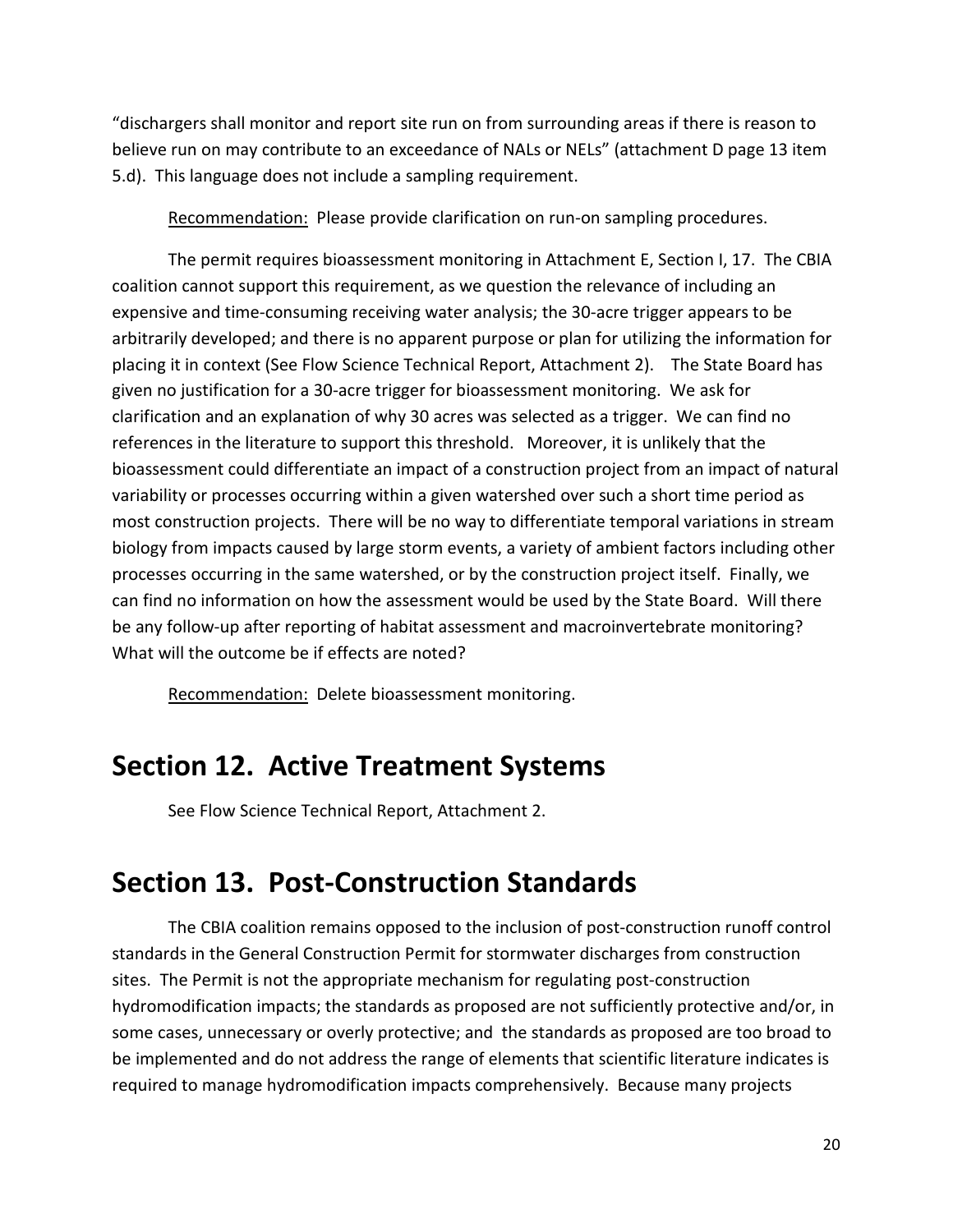undergo a multi-year design and entitlement process well before a construction permit application is filed (and because many projects that will be built in the next five to ten years are already well into or through that process), regulation of post-construction impacts via a construction permit is not appropriate nor the best way to accomplish the State's goals. We do recommend that the permit include some language that indicates that hydromodification impacts both pre-construction and post-construction be addressed during the California Environmental Quality Act (CEQA) process using appropriate, technically accepted methods and/or meet the requirements established under the local MS4 permit.

The CBIA coalition has prepared and presented to the State Board extensive technical comments on this topic in 2007 and 2008, including a comprehensive analysis done by Geosyntec Consultants (See June 2008 CBIA comment letter).

Recommendation: Delete Post-Construction standards; implement these requirements through statewide municipal and industrial permits.

## <span id="page-20-0"></span>**Section 14. SWPPP Requirements**

No comments on this section.

# <span id="page-20-1"></span>**Section 15. Regional Board Authorities**

See CBIA legal letter submitted under separate cover.

# <span id="page-20-2"></span>**Section 16. Annual Reporting Requirements**

No comments on this section.

# <span id="page-20-3"></span>**Section 17. Miscellaneous Comments**

### Grandfathering Clause

The Draft Order provides a grandfathering exception to existing dischargers subject to Water Quality Order No. 99-08-DWQ in Draft Order Section II.B.4.b. The Fact Sheet states "Construction projects covered under Water Quality Order No. 99-08-DWQ that are beyond the design stages shall obtain permit coverage at the Risk Level 1." The CBIA coalition seeks clarification about projects that are "beyond design stage" that have not started and do not yet have permit coverage under 99-08-DWQ. The description of the grandfathering exception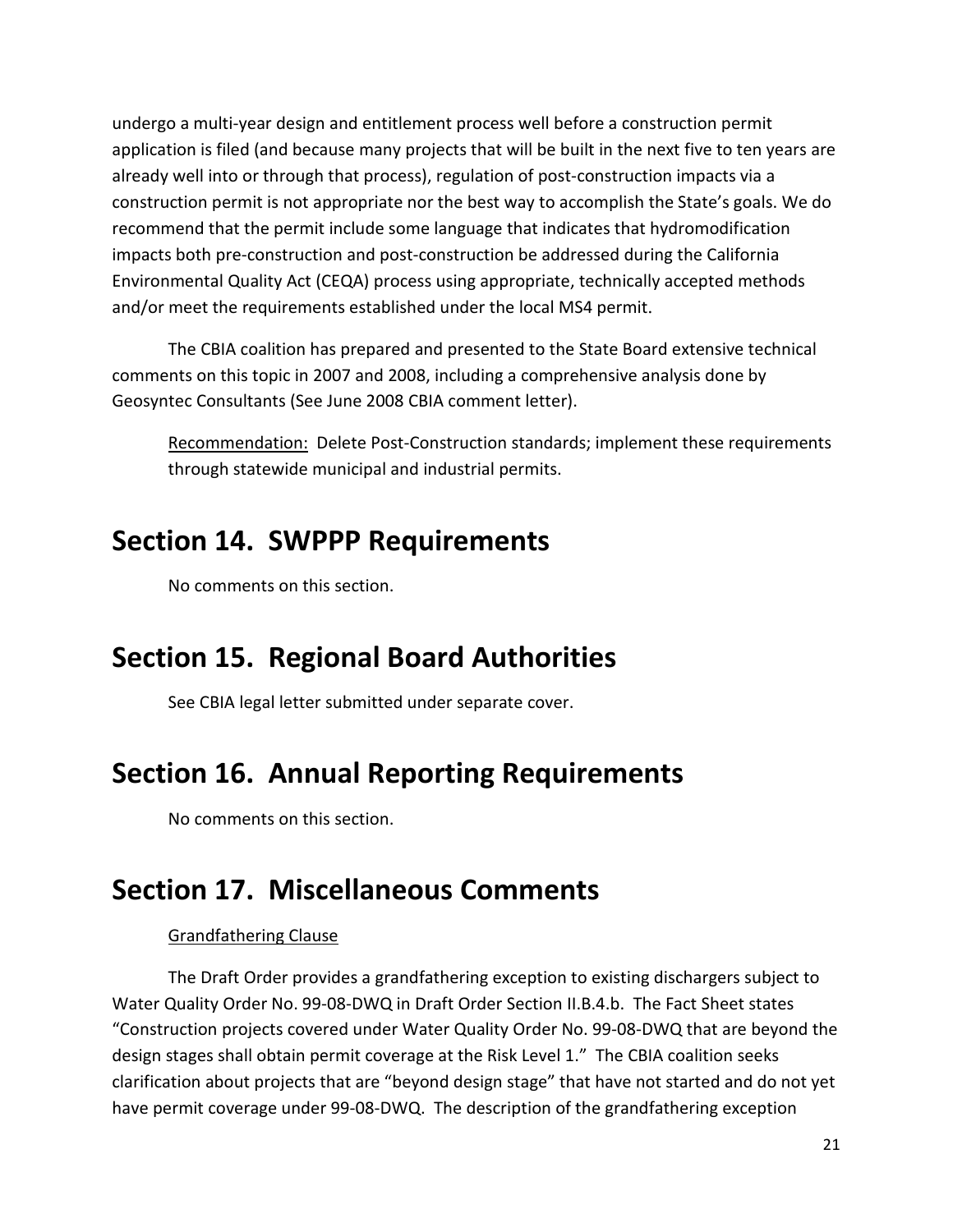described in Draft Order Section II.B.4.b. and Fact Sheet Section D, as it applies to projects that are "beyond the design stages", is too vague and needs clarification.

#### Lack of Substantive Economic Analysis

The CBIA coalition continues to be concerned about the inadequate and inappropriate level of economic analysis done to evaluate the financial effects of the Draft Order to the construction industry. In our June 2008 comment package we submitted a study entitled Economic Analysis of the 2008 Draft General Permit for Stormwater Discharges Associated with Construction Activities by Berkeley Economic Consultants which described clearly some of the cost impacts of the Draft Order, not least of which is the cost to comply with new runoff monitoring requirements. Additional costs to the discharger on a per acre basis ranged from approximately \$5,000 to \$40,000 per acre depending upon site risk level. In this version of the Draft Order, we can find only one reference to the consideration of the economic effect of a requirement (instrument purchase for measurement of pH and turbidity related to NAL and NEL testing):

*"The State Water Board estimates these measurement costs to be approximately \$1000 per construction site for the duration of the project. This represents the estimated cost of purchasing (or renting) monitoring equipment, in this case a turbidimeter (~\$600) and a pH meter (~\$400)."* 

The State Board's cost analysis for measuring turbidity and pH at construction sites does not take into consideration cost of labor to perform the testing, training costs, transportation, consultant's fees if an outside consultant is used, or report writing. Additionally, the State Board's cursory analysis doesn't address the likely exceedances to proposed NEL's and NAL's on projects that have implemented well-designed BMP's that meet the requirements of the permit and the legal and administrative costs to the permittee and the State. We believe that this permit will further discourage companies from expanding in California and reinforce the State's reputation as unfriendly to business.

The failure to consider any other cost impacts from the sweeping new compliance provisions in the Draft Order results in a gross underestimate of the costs borne by the discharger. We are identifying below areas where cost impacts have not been considered. Our coalition again urges the State Board to perform a credible economic analysis supported by substantial evidence that examines the costs to implement all areas of the Draft Order.